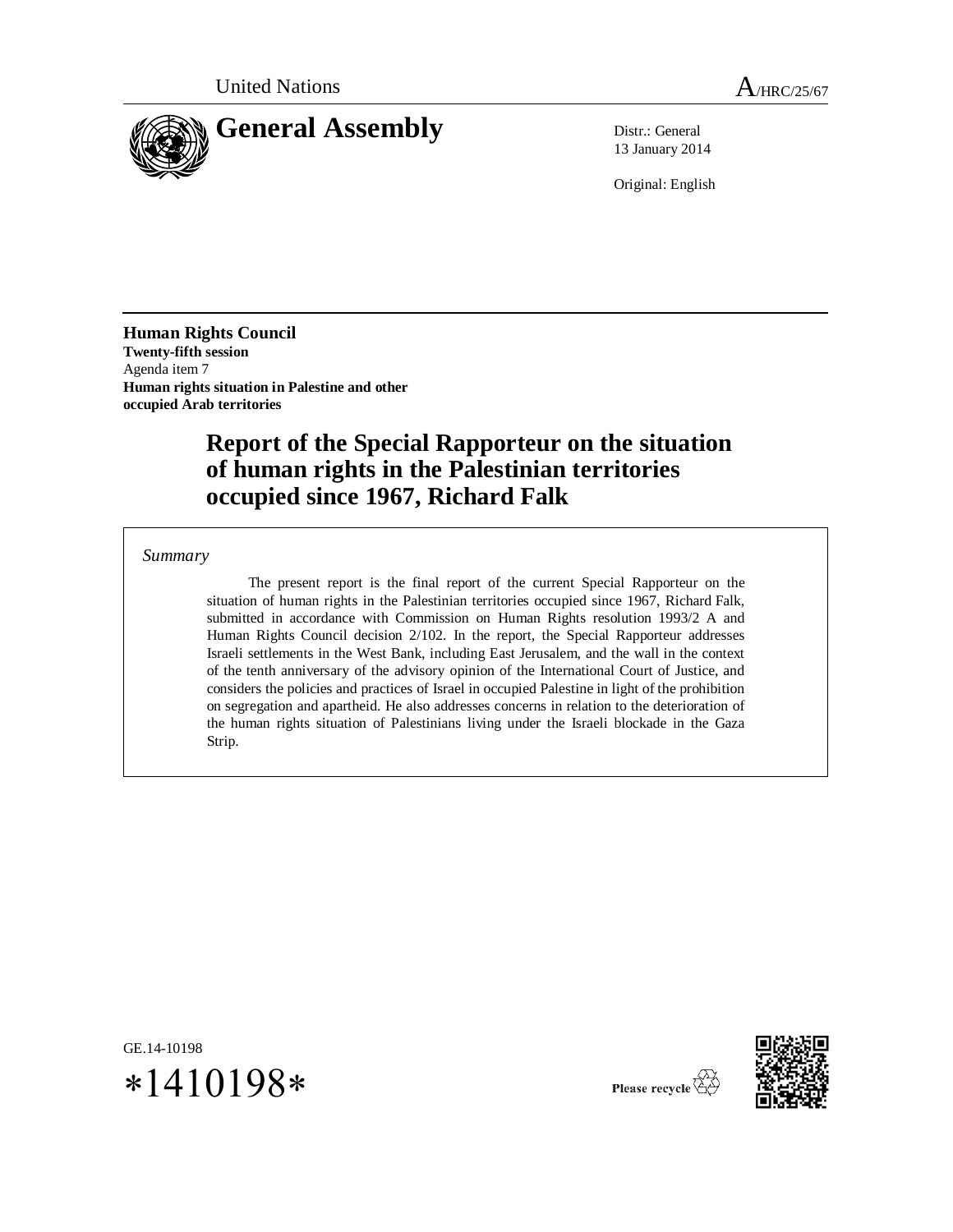### **A/HRC/25/67**

# Contents

|      | Paragraphs | Page |
|------|------------|------|
|      | $1 - 9$    | 3    |
| H.   | $10 - 21$  | 5    |
| HI.  | $22 - 47$  | 8    |
| IV.  | $48 - 50$  | 14   |
| V.   | $51 - 77$  | 14   |
| VI.  | 78–80      | 20   |
| VII. | 81         | 21   |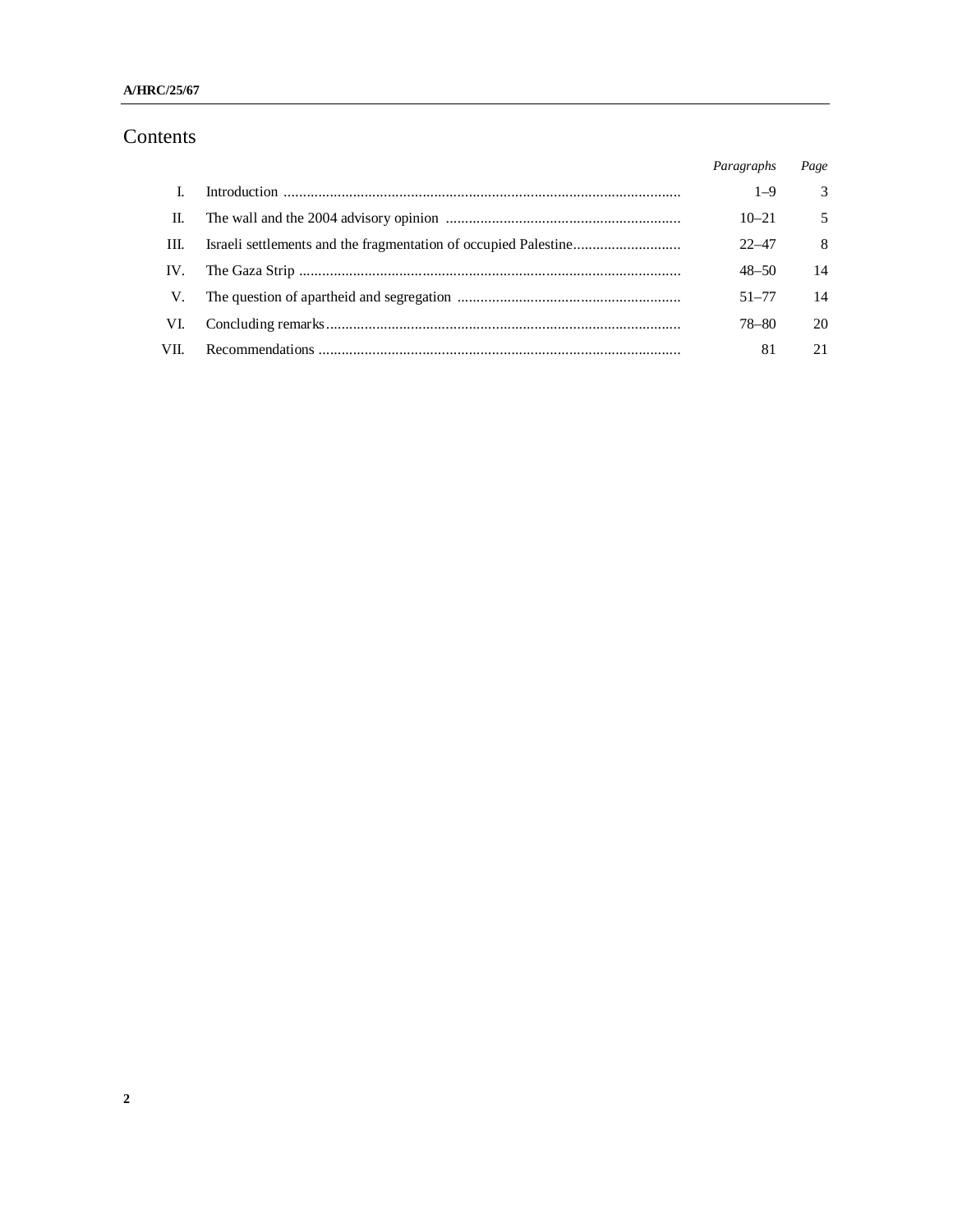# **I. Introduction**

1. In his final presentation to the Human Rights Council, the Special Rapporteur on the situation of human rights in the Palestinian territories occupied since 1967 would like to underscore the importance of this mandate as providing an independent witness to the evolving effects of the continuing occupation of Palestine by Israel. This exposure is centred upon the presentation of information received on the persistence of severe violations of international humanitarian law and international human rights law. Bearing witness provides a record of violations by Israel and its defiant attitude, and challenges the United Nations to take steps to ensure compliance. It should be remembered that the suffering of the people of Palestine is inseparably linked to the partition arrangements initially proposed by the United Nations in 1947, and which were never implemented or revised in a manner that takes full account of the rights of the Palestinian people, above all their inalienable right of self-determination.

2. It was unfortunate that Israel refused even minimal cooperation with this mandate to the extent of allowing the Special Rapporteur to have access to occupied Palestine during the past six years or of responding to several urgent appeals addressing specific situations of immediate concern that fell within the purview of the mandate. This Special Rapporteur was expelled in December 2008 when attempting to enter Israel to carry out a mission of the mandate to visit occupied Palestine, and detained overnight in unpleasant prison conditions. Such humiliating non-cooperation represents a breach of the legal duty of States Members of the United Nations to facilitate all official undertakings of the organization. Although it has been possible to gain information needed to report on the situation confronting Palestinians living under occupation, non-cooperation deprives the mandate of direct interaction, including the receipt of testimony bearing on international law grievances from representatives of the Palestinian people. It is to be hoped that the next Special Rapporteur to be appointed will receive sufficient backing from the Human Rights Council to induce cooperation from Israel and better protection against defamatory attacks by some non-governmental organizations (NGOs) than was the experience of the current mandate holder.

3. *International Law.* An abiding theme of the reports of the Special Rapporteur during the past six years has been the consistent failure of Israel to comply with clear legal standards embodied in the Geneva Convention relative to the Protection of Civilian Persons in Time of War (Fourth Geneva Convention) and elsewhere in international humanitarian law and international human rights law. This pattern, as will be detailed below, is flagrant in relation to the wall, settlements, East Jerusalem, the Gaza Strip, water and land resources, and the human rights of Palestinians living under occupation. Also relevant is the failure of the United Nations to ensure implementation of the recommendations as to international law contained in two high-profile Human Rights Council reports of 2009 and 2013, respectively those of the United Nations Fact-Finding Mission on the Gaza Conflict (A/HRC/12/48) and of the fact-finding mission to investigate the human rights implications of the Israeli settlements (A/HRC/22/63). To the extent such a pattern is tolerated, it undermines respect for international law.

4. *Palestine*. In the light of the General Assembly's recognition of Palestine as a nonmember observer State in Assembly resolution 67/19 of 29 November 2012, it seems appropriate to refer to territory under Israeli occupation as "Palestine" rather than as "Occupied Palestinian Territories". Such a shift in language also emphasizes the inadequacy of the international law framework available to address a condition of prolonged occupation that has now extended for more than 45 years. Special steps and procedures need to be adopted that will confer rights and establish the rule of law. To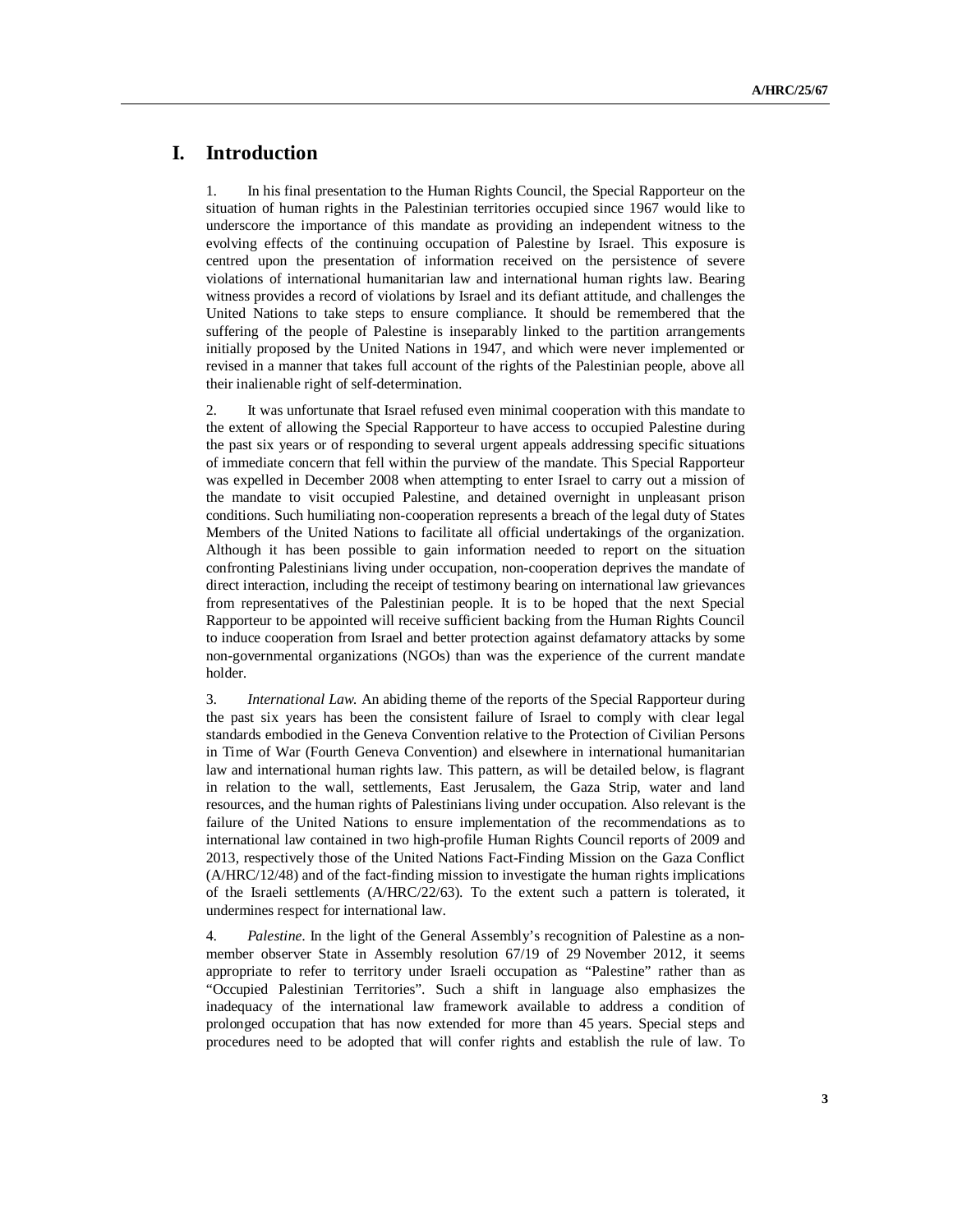sustain indefinitely an oppressive occupation containing many punitive elements also seems designed to encourage residents to leave Palestine, which is consistent with the apparent annexationist, colonialist and ethnic-cleansing goals of Israel, especially in relation to the West Bank, including East Jerusalem.

5. *Corporate responsibility*. Recent reports have underscored the potential implications for corporations and financial institutions that engage with and profit from Israeli settlements. The establishment and continued development of settlements is in violation of article 49(6) of the Fourth Geneva Convention, an assessment reinforced by the International Court of Justice in its advisory opinion of 2004 on the wall. Such an initiative has tried at all times to proceed cooperatively with the economic actors involved, and has acknowledged instances of compliance with international law and relevant United Nations guidelines and the encouraging recent indication of governmental and European Union reinforcement of these emergent obligations. This trend also converges with and reinforces the social mobilization of civil society in a variety of initiatives, especially the growing boycott, divestment and sanctions campaign.

6. *"Legitimacy war"*. In the pursuit of Palestinian rights under circumstances of prolonged occupation, there is increasing reason to believe that despite the authority of international law and the expressed will of States Members of the United Nations, the situation is essentially frozen, if not regressing. In addition, Palestinians seem increasingly disillusioned with armed resistance and with traditional intergovernmental diplomacy. Palestinian hopes for the realization of their fundamental rights have now shifted to engagement in a "legitimacy war", which involves a worldwide struggle to gain control over the debate about legal entitlements and moral proprieties in the conflict supported by a global solidarity movement that has begun to sway public opinion. The United Nations has a crucial role to play in this process by lending support to Palestinian claims of rights and providing assessments of associated grievances resulting from the violation by Israel of international humanitarian law and international human rights principles and standards.

7. *Language*. The Special Rapporteur believes that the language used to consider Palestinian grievances relating to international humanitarian law and international human rights law in Palestine needs to reflect everyday realities, and not remain beholden to technical wording and euphemisms that mask human suffering resulting from violations. It seems therefore appropriate to describe such unlawful impositions on the people resident in the West Bank by reference to "annexation" and "colonial ambitions" rather than "occupation". Whether these impositions constitute "apartheid" is discussed in more detail below. Such clarifications at the level of language reinforce the contention that it is a matter of urgency to pursue more concerted efforts within United Nations venues to implement the rights of the Palestinian people.

8. *Emergency in Gaza*. Developments in the region, combined with an unlawful blockade maintained since mid-2007, has created a serious emergency situation in the Gaza Strip that threatens the entire population. From the perspective of international law, as argued in prior reports (A/HRC/20/32), Gaza remains "occupied", despite the implementation by Israel of its "disengagement" plan in 2005, due to the control of borders, airspace and coastal waters, and periodic military incursions. The present situation is dire, as massive infrastructural failures cause daily hardship for the population, who are also at risk of epidemics. At the time of writing, with insufficient quantities of fuel reaching Gaza, electricity is available only for short periods, making it impossible for hospitals to provide proper treatment for seriously ill patients suffering from cancer and kidney ailments. The situation is aggravated by persisting tensions between the Palestinian Authority and the governing authorities in Gaza, and by the breakdown of cooperation along the border with Egypt. Egyptian security concerns in Sinai have led to greater restrictions at the Rafah crossing, and to the destruction of the tunnel complex in southern Gaza that had eased some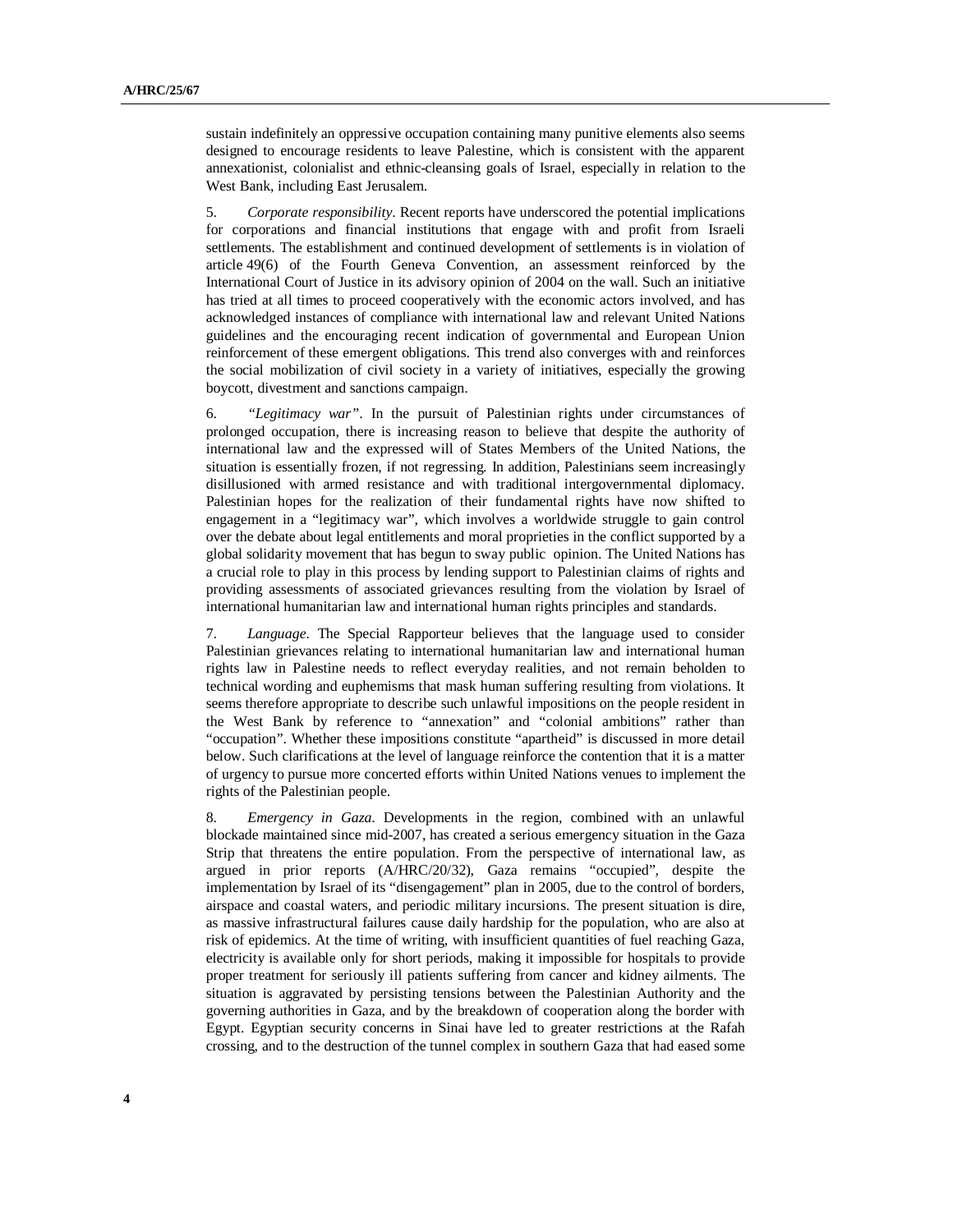of the difficulties caused by the blockade. Some countries, notably Turkey and Qatar, have responded to this situation by providing emergency relief, but much more assistance is required, including pressure upon Israel to end the unlawful blockade.

9. *Urgency*. The stark reality is that the beleaguered occupied people of Gaza, over half of whom are children, are not receiving the protection to which they are entitled under international humanitarian law, which imposes an overall duty on the occupying Power to act in such a manner as to protect the civilian population from harm. Given the failure of Israel to live up to these obligations as set forth in the Fourth Geneva Convention, the United Nations and international society generally is challenged to take urgent action. The principles embedded in the concept of the responsibility to protect would seem to have a special applicability to the emergency conditions currently existing in Gaza that are being brought to the attention of the world by graphic pictures of sewage in the streets; widespread flooding; seasonal cold, including snow; and children entrapped by these conditions.

### **II. The wall and the 2004 advisory opinion**

10. July 2014 will mark 10 years since the International Court of Justice gave its near unanimous advisory opinion on the legal consequences of the construction of a wall in the Occupied Palestinian Territory (A/ES-10/273 and Corr.1). The refusal of Israel to implement this assessment of international law by the highest judicial body in the United Nations is cause for serious concern.

11. The question put to the Court by the General Assembly bears repeating: "What are the legal consequences arising from the construction of the wall being built by Israel, the occupying Power, in the Occupied Palestinian Territory, including in and around East Jerusalem, …, considering the rules and principles of international law, including the Fourth Geneva Convention of 1949, and relevant Security Council and General Assembly resolutions?"<sup>1</sup> The International Court of Justice was unequivocal in its reply. In summary, it concluded that the construction of the wall in occupied Palestine, including East Jerusalem, and its associated regime, was contrary to international law. The crucial point is that it would not have been unlawful for Israel to build a security wall on an established international border, but to encroach unilaterally on territory occupied in 1967 was a flagrant violation of international law. The Court stated that Israel had a continuing duty to comply with its international obligations in this regard. It found that Israel was obliged to end the illegal situation, cease construction and dismantle the wall in the Occupied Palestinian Territory, and to make reparations for all damage caused as a result of the wall (A/ES-10/273 and Corr.1, para. 145).

12. In addition to the conclusions addressing the obligations of Israel, the Court stated that all States are obliged not to recognize the illegal situation arising from the wall, and that States parties to the Fourth Geneva Convention were obliged to ensure compliance by Israel with that Convention. Finally, the Court suggested that the United Nations, and especially the General Assembly and the Security Council, should consider further action to overcome this illegal situation resulting from the construction of the wall and its associated regime (ibid., para.  $163$  (3)(D) and (E)).

13. In clear defiance of international law, Israel has continued construction of the wall and maintains on its website a map of 30 April 2006 showing its revised route. <sup>2</sup> At the time

<sup>&</sup>lt;sup>1</sup> General Assembly resolution ES-10/14.

<sup>2</sup> See www.securityfence.mod.gov.il/Pages/ENG/route.htm.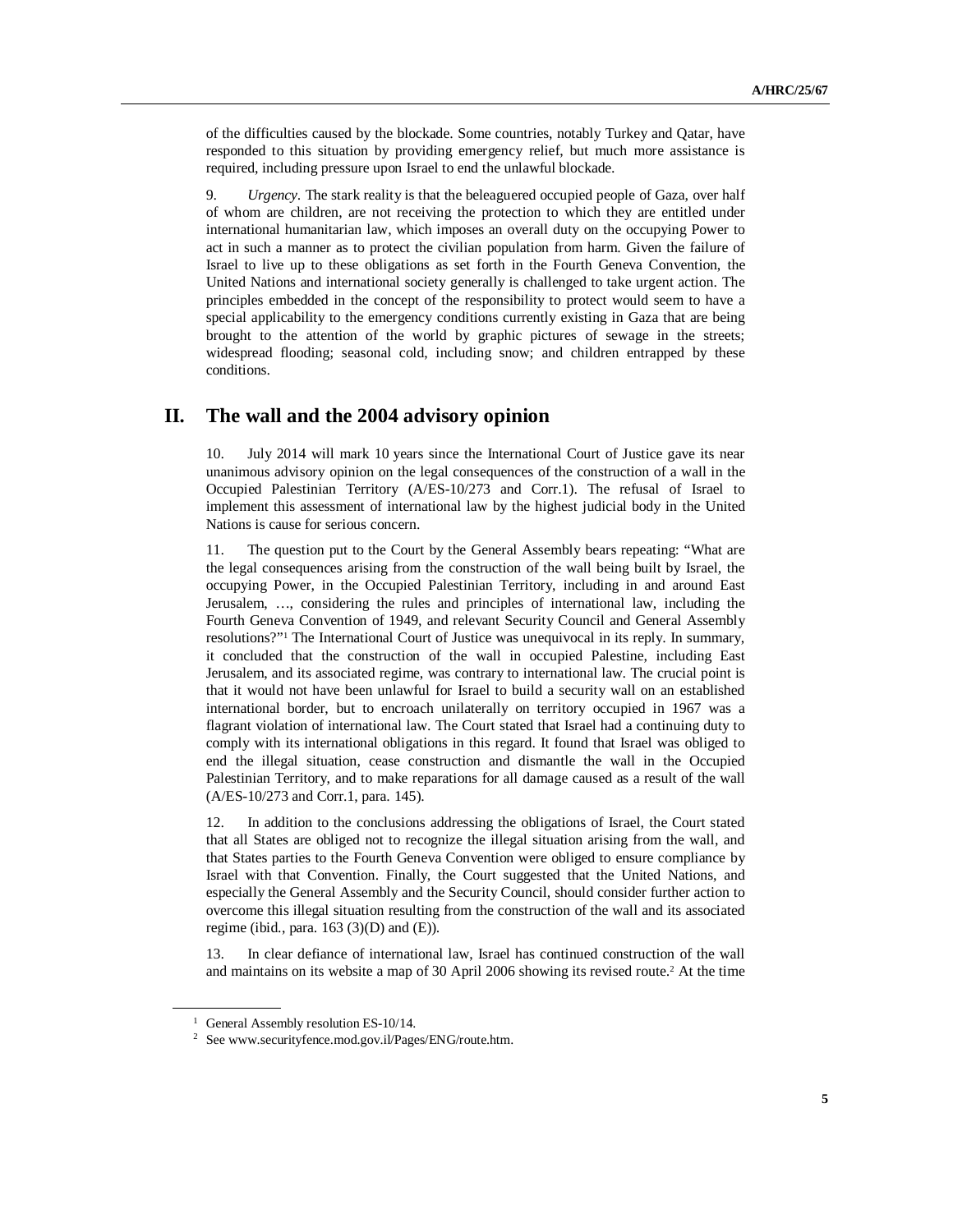of the advisory opinion, the Secretary-General estimated that approximately 180 km of the wall had been completed (A/ES-10/273 and Corr.1, para. 82). Since that time, parts of the wall have been re-routed.<sup>3</sup> In 2013, the Secretary-General reported that approximately 62 per cent of the wall had been completed (A/68/502, para. 22). A further 10 per cent was under construction, and construction of the remaining 28 per cent of the planned route had not yet commenced. Upon completion, the wall is expected to run approximately 708 km.

14. About 85 per cent of the planned route of the wall lies within the West Bank, and will cut off and isolate 9.4 per cent of the West Bank territory, including East Jerusalem and so-called No-Man's Land. <sup>4</sup> Palestinian communities affected by the wall experience varying degrees of isolation and restrictions on their freedom of movement. The seam zone's<sup>5</sup> associated permit regime requires Palestinians to continually apply for temporary permits to allow them to reside in their home area and carry on aspects of their lives that require entering or exiting the seam zone. In order to have access to farming land beyond Israeli-controlled access gates, leave and return for work, have access to education, health and other services, visit family and friends or arrange for visits to those communities for non-resident Palestinians, prior permission by Israeli authorities is necessary. This permit procedure imposes daily hardships on many Palestinians. 6

15. The Ministry of Defense states that "the Security Fence does not annex territories to the State of Israel, nor will it change the status of the residents of these areas". 7 Israel maintains that the purpose of the wall is to ensure security and protect Israeli citizens from terrorist attacks. In 2011, the Israeli High Court of Justice supported this reasoning regarding security in rejecting NGO petitions which claimed that the permit regime was aimed at expropriating and annexing Palestinian land and which argued that its exclusive application to Palestinians, and not, for example, to settlers in the zone, was discriminatory and comparable to the Pass Laws of apartheid-era South Africa. <sup>8</sup> However, the High Court's assertion does not overcome the conclusion by the International Court of Justice that the grave infringements of the rights of Palestinians caused by the wall in the Occupied Palestinian Territory were not necessary to satisfy legitimate Israeli security requirements (A/ES-10/273 and Corr.1, para. 136).

16. If protection of Israeli citizens were indeed the only reason for the wall and the associated regime, it begs the question of why Israel continues to support the expansion of illegal settlements in the West Bank, thus moving an increasing number of Israeli citizens into the very area from which it says the risk emanates. That continued settlement on West Bank land, including East Jerusalem, cut off by the wall seems to be creating a fait accompli amounting to de facto annexation, is a grave concern raised by the Human Rights Council, which has demanded that Israel comply with the advisory opinion (Council resolution 22/26).

17. For Palestinian residents isolated from the rest of the West Bank by the wall, and living under the permit regime and other restrictions, the issue is not only about status, but

<sup>&</sup>lt;sup>3</sup> Some decisions of the Israeli High Court have reconnected communities with the West Bank. Office for the Coordination of Humanitarian Affairs office in the occupied Palestinian territory (OCHA-oPt), Barrier Update (July 2011), p. 5.

<sup>4</sup> See www.ochaopt.org/documents/ochaopt\_atlas\_barrier\_affecting\_palestinians\_december2011.pdf.

<sup>&</sup>lt;sup>5</sup> A designated "closed military zone" between the wall and the Green Line.

<sup>6</sup> See HaMoked: Center for the Defence of the Individual, "The permit regime: human rights violations in West Bank areas known as the 'seam zone' " (2013).

www.hamoked.org/files/2013/1157660\_eng.pdf. <sup>7</sup> See www.securityfence.mod.gov.il/Pages/ENG/route.htm.

<sup>8</sup> OCHA-oPt, Barrier Update, p. 8; HaMoked, "The permit regime", pp. 14–15. See also Virginia Tilley (ed.), *Beyond Occupation* (2012), pp. 151-155.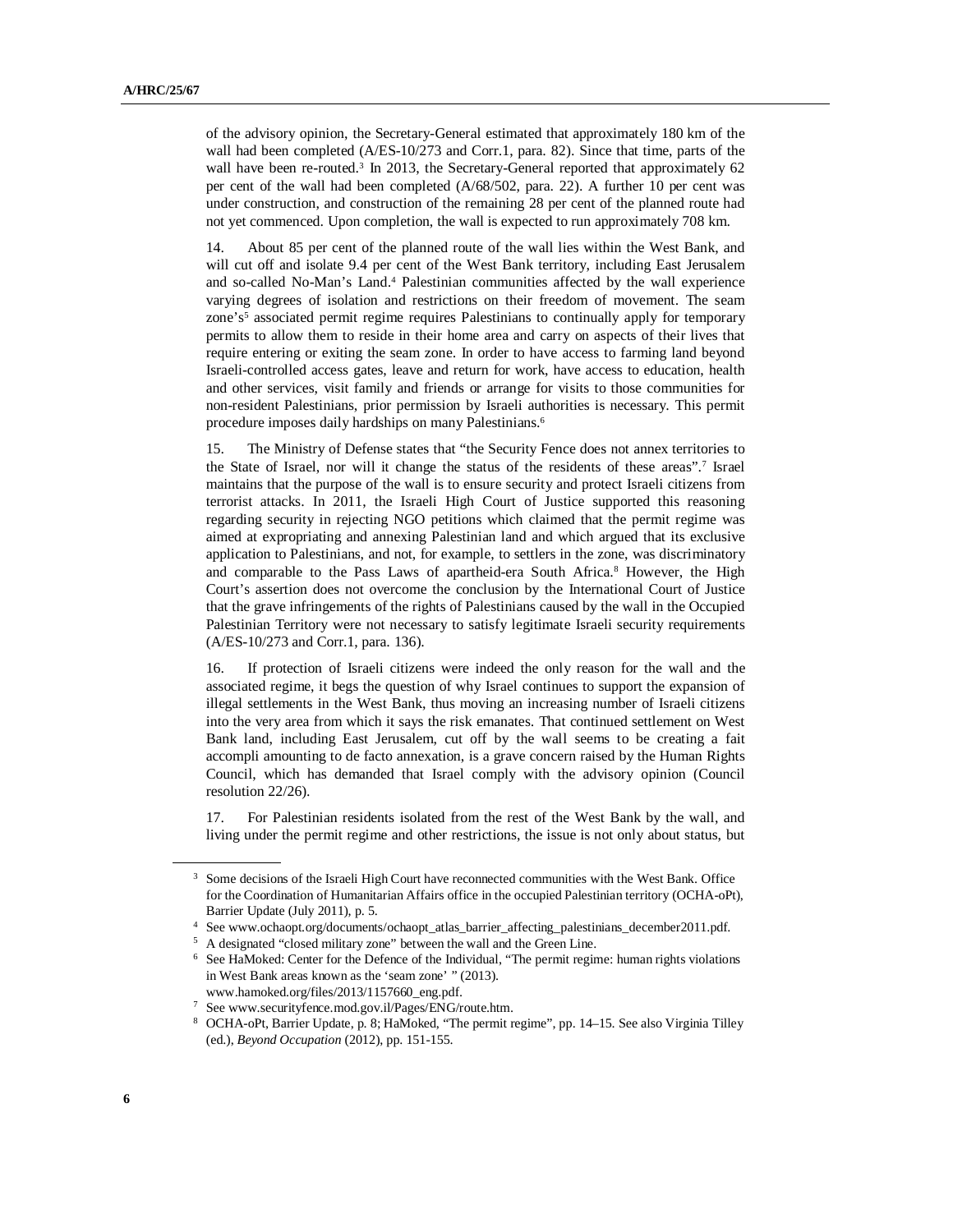also about how life is made untenable, inducing more and more Palestinians to abandon their land and leave. By way of illustration, for years, the village of Nabi Samuel reportedly attempted to improve the village school. The village's location in the seam zone complicates access to outside education. The United Nations Under-Secretary-General for Humanitarian Affairs and Emergency Relief Coordinator stated on her 2011 visit to the village: "I am horrified by the way the Barrier affects Palestinians. It divides communities and inhibits the provision of services. I visited a one-room school with no windows and very few facilities, which can't be improved because the planning rules don't allow it. This is unacceptable." 9 In September 2013, the village succeeded in installing a container on the school ground to serve as an additional classroom. However, the school is now in danger of losing one of its two rooms for lack of a building permit.<sup>10</sup> These acutely burdensome living conditions lead to the displacement of long-term residents. In 2012, the Village Council noted that over the past decade at least 10 families have left the village, which counts some 260 residents. 11

18. Another case in point is the approximately 25 houses making up the village of Al-Numan. It is also encircled by the wall, with its only access through an Israeli checkpoint, and restricted from unlicensed building activity, effectively preventing families and the population of the village from growing, as housing needs cannot be met.<sup>12</sup> Consequently, the villagers have seen their own number fall while observing the neighbouring illegal Har Homa settlement's steady growth in occupied territory. In 2006 Al-Haq published a case study on the indirect forcible transfer taking place in Al-Numan.<sup>13</sup> These are but two concrete examples of the obstacles communities face daily. In 2012, the Office for the Coordination of Humanitarian Affairs estimated that approximately 7,500 Palestinians still lived in the seam zone,<sup>14</sup> down from an estimated 10,000 people in 2003.<sup>15</sup> Upon completion of the wall, an estimated 25,000 Palestinians would be located in the seam zone, a figure which does not include the Palestinian population in East Jerusalem.<sup>16</sup>

19. Regular demonstrations against the wall and its associated regime staged in affected villages are often violently suppressed. <sup>17</sup> A website for the village of Bil'in, a farming community, describes its struggle thus: "[Bil'in] is fighting to safeguard its land, its olive trees, its resources … its liberty… Supported by Israeli and international activists, Bil'in residents peacefully demonstrate every Friday in front of the **'**work-site of shame'. And every Friday the Israeli army responds with both physical and psychological violence."<sup>18</sup>

20. The impact of the wall on people's lives is reflected in the progress report of the Board of the United Nations Register of Damage Caused by the Construction of the Wall in the Occupied Palestinian Territory (see A/ES-10/599). As at June 2013, 36,803 claim forms

OCHA, Barrier Update, p. 14.

<sup>&</sup>lt;sup>10</sup> Documentation collected by OHCHR.

<sup>&</sup>lt;sup>11</sup> See www.unrwa.org/galleries/photos/nabi-samuel-"we-are-living-inside-prison.

<sup>12</sup> See www.alhaq.org/advocacy/topics/wall-and-jerusalem/594-visiting-a-ghost-town-drawingattention-to-the-plight-of-al-numan-village.

<sup>&</sup>lt;sup>13</sup> Available from www.alhaq.org/10yrs/images/stories/PDF\_Files/2%20Al-Numan%20Village%20-%20a%20case%20study%20of%20indirect%20forcible%20transfer%20-%20November%202006.pdf.

<sup>14</sup> OCHA-oPt, "The humanitarian impact of the barrier" (July 2012), p. 1 (www.ochaopt.org/documents/ocha\_opt\_barrier\_factsheet\_july\_2012\_english.pdf).

<sup>&</sup>lt;sup>15</sup> The Special Rapporteur believes that both the re-routings of sections of the wall and Palestinians leaving due to the wall and its associated regime have contributed to the decrease in numbers.

<sup>16</sup> OCHA-oPt, Barrier Update, p. 11.

<sup>&</sup>lt;sup>17</sup> See Palestinian Grassroots Anti-apartheid Wall Campaign, www.stopthewall.org/2013/04/07/furthersuppression-demonstrations-occupation; B'Tselem, www.btselem.org/demonstrations; and the Russell Tribunal on Palestine, *Findings of the South Africa Session* (2011).

<sup>18</sup> See www.bilin-ffj.org/index.php?option=com\_content&task= blogcategory&id=15&Itemid=34.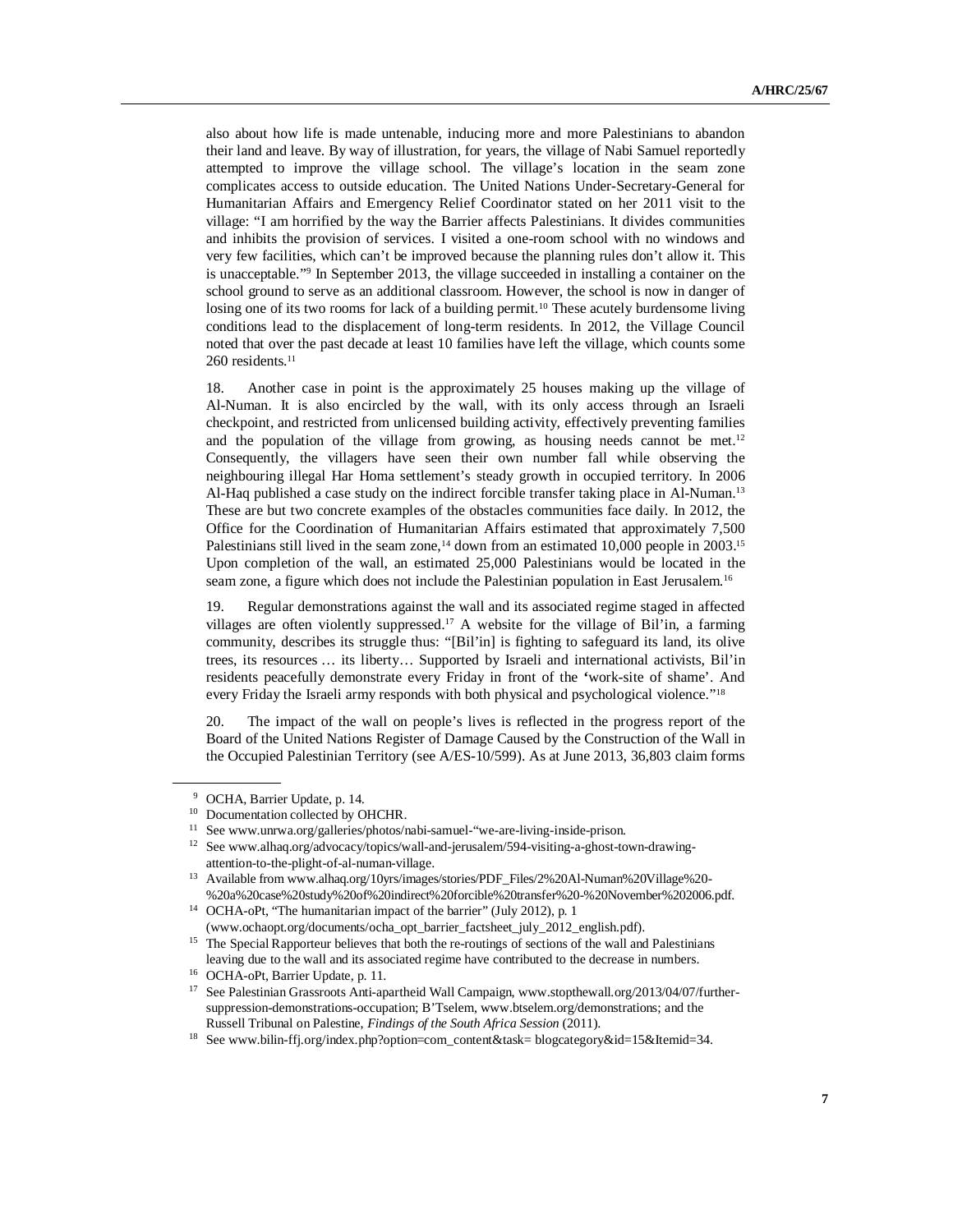for registration of damage had been received and, of the almost 9,000 claims decided, all but 576 claims were found to meet the eligibility criteria for inclusion in the register. Claimants may submit claims under categories of losses including: agriculture; commercial; residential; employment; access to services; and public resources. 19

21. In his first report to the General Assembly, the Special Rapporteur recommended seeking the assistance of the Security Council for the implementation of the advisory opinion (A/63/326, para. 51(b)). In the face of the unequivocal opinion of the International Court of Justice, and of General Assembly resolution ES-10/15, in which the Assembly called on Israel to comply with the advisory opinion, Israel has defiantly acted as if international law and international judicial authority has no bearing on its policies and behaviour. With the tenth anniversary of the advisory opinion approaching, it is time again to examine what legitimate action by the international community can be taken to achieve compliance with international law, as set out by the International Court of Justice. It is often supposed that because the legal findings of the Court were embedded in an "advisory opinion" it has no bearing on the status of the legal obligations of Israel. This is incorrect. An advisory opinion of the International Court of Justice is as determinative with respect to the authority of international law as a judgement in a dispute between two or more States, but unlike such a judgement between States that can be directly enforced by reliance on Article 94 of the Charter of the United Nations, an advisory opinion cannot be so implemented. However, this difference does not weaken the obligation of Israel to act in accordance with this authoritative determination of international legal obligations, and its failure to do so puts it in breach of international law and responsible for the cumulative harm inflicted on the Palestinian people. It is past time for the United Nations to take action that seeks to protect the rights of the Palestinian people bearing on the sanctity of their territory and its relation to the underlying right of self-determination.

# **III. Israeli settlements and the fragmentation of occupied Palestine**

#### **Facts on the ground**

22. The hallmark of Israel's 46-year prolonged annexing occupation of Palestine has been the determined pursuit by Israel of settlement construction and expansion in the West Bank, including East Jerusalem, in defiance of its international law obligations (A/68/513, paras. 4–5). This was clearly reflected in the findings of the international fact-finding mission on the implications of Israeli settlements (A/HRC/22/63). Throughout the past six years, the Special Rapporteur has periodically reported on the expansion of settlements and outposts<sup>20</sup> in the West Bank, including East Jerusalem (in breach of Israel's own commitment to freeze settlement expansion, including natural growth under the 2003 Quartet road map), and the impact of associated policies and practices on the human rights of Palestinians living in the occupied territory.<sup>21</sup> While the pro-settlement camp claims that "settlements aren't the problem", <sup>22</sup> this view stands in sharp contrast to the facts on the ground.

23. Increasing fragmentation of the West Bank, including East Jerusalem, by way of a combination of policies and practices including, but not limited to: the wall; the creation of

<sup>&</sup>lt;sup>19</sup> Rules and Regulations Governing the Registration of Claims, art. 11, para. 1. Available from www.unrod.org/docs/UNRoD%20Rules%20and%20Regulations.pdf.

<sup>&</sup>lt;sup>20</sup> Outposts are settlements which, although often established with some kind of Government support, are not officially recognized under Israeli law.

<sup>21</sup> A/63/326, A/HRC/13/53/Rev.1, A/65/331, A/HRC/16/72, A/66/358, A/HRC/20/32.

<sup>&</sup>lt;sup>22</sup> See www.jpost.com/Opinion/Editorials/Settlements-arent-the-problem-330306.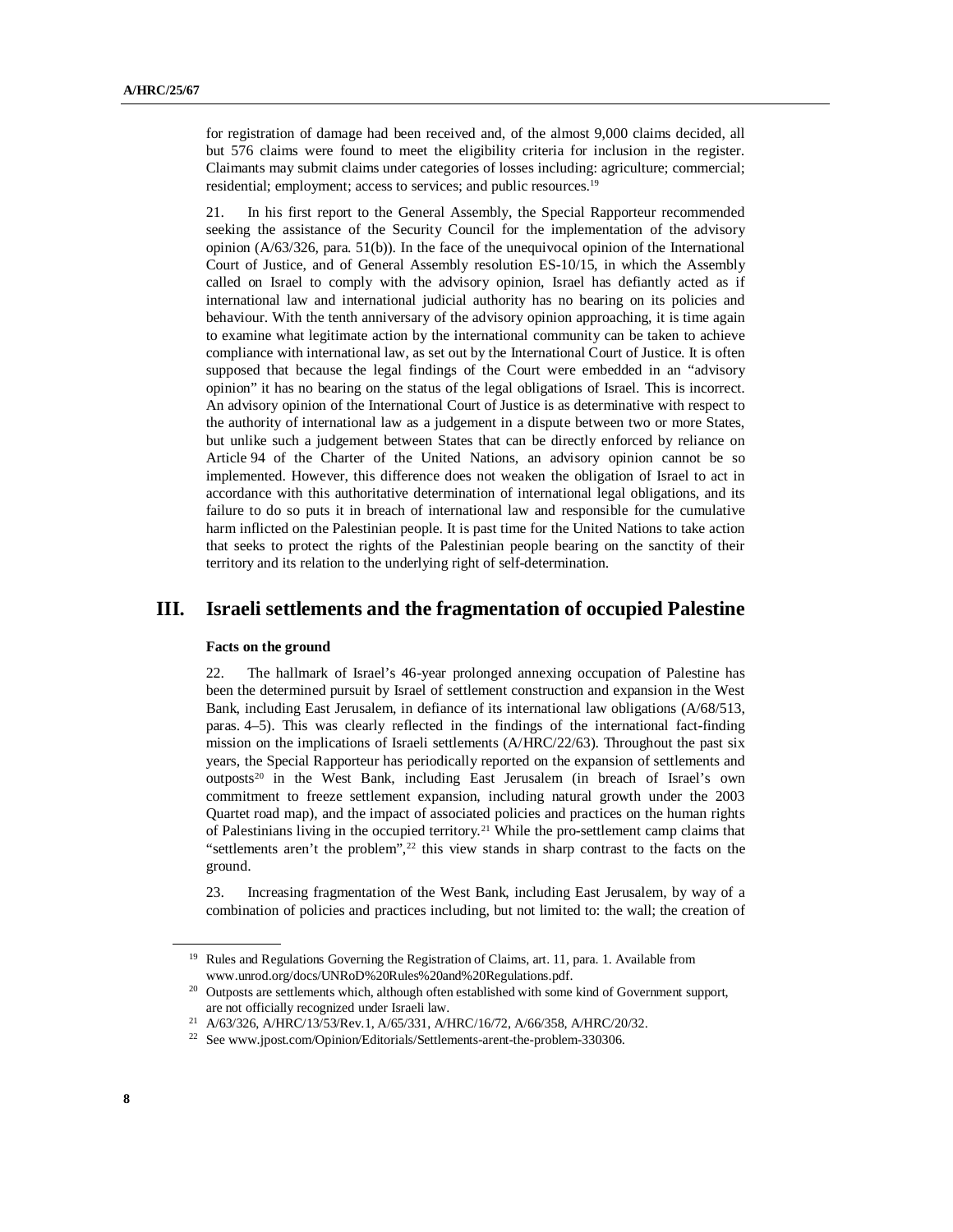seam zones; checkpoints; zoning and planning restrictions; demolition of homes and forced evictions (particularly of Bedouin communities in Area C); revocation of residency rights; the designation of vast tracts of land in the West Bank as closed military zones or natural reserves; and the expropriation of land for settler agriculture or industrial zones, may irreversibly disrupt the contiguity of the West Bank, undermining a just and sustainable two-State solution. 23

24. Peace Now, an Israeli NGO, called attention to "Bibi's settlements boom" in 2013, reporting that tenders had been published for 3,472 new units in settlements, and that plans had been promoted for 8,943 new settlement units in the eight months since the Netanyahu Government took office in March 2013.<sup>24</sup> Despite a brief and limited 10-month moratorium on settlement construction in 2010 during the last round of unsuccessful peace talks (which also demonstrated the ability of Israel to halt settlement activity if desired), Israel issued tenders for the construction of 5,302 housing units in the West Bank, including East Jerusalem, during the period from March 2009 to January 2013.<sup>25</sup>

25. The timing of announcements regarding settlement expansion has also been provocative, with the two most recent announcements coinciding with the first and second round of Palestinian prisoner releases by Israel in the context of the renewed peace negotiations that began in August 2013. The passage of time under the status quo has not been a neutral factor for Palestinians, as more "facts on the ground" are created daily, strengthening the position of Israel in its preferred mode of power-based negotiations (as opposed to negotiations based on rights and international law). Despite protestations over settlement activity by the United Nations, and notably also by the United States of America<sup>26</sup> and the European Union, Israel continues to use State power and resources to promote its defiant settlement policies. The Secretary-General has described Israel as playing a leading role in the construction and expansion of settlements (A/68/513, para. 3).

26. This latter factor is important to note if the removal of existing settlements were to occur as part of a peace agreement. Approximately half of all settlements in the West Bank can be classified by type as either "quality of life", or a mixture of "quality of life/ideological", which tend to be inhabited by predominately secular or mixed settler populations.<sup>27</sup> Israel might be able to re-incentivize economic settlers, who were persuaded to move to the West Bank settlements through various government benefits and incentives, to re-settle to the west of the pre-1967 borders of Israel. However, it would have a more difficult time removing the more religious settlers who live in approximately 70 settlements across the West Bank, all the more so as population growth in the settlements (approximately 2.8 per cent) continues to outstrip population growth in Israel.<sup>28</sup> It also remains to be seen whether an emergent settler unity precludes implementing a future peace agreement based on inducing economic settlers to return to Israel. Certainly, it may be anticipated that ideological settlers would do their best to prevent such a division and the implementation of such an agreement.

<sup>23</sup> A/HRC/25/38, A/HRC/25/40, A/68/502 and A/68/513.

<sup>24</sup> See http://peacenow.org/Bibis%20Settlements%20Boom%20-%20March-November%202013%20- %20FINAL.pdf.

<sup>25</sup> See http://peacenow.org.il/eng/sites/default/files/summary-of-4-years-of-netanyahu-government.pdf.

<sup>26</sup> See www.haaretz.com/news/diplomacy-defense/1.556645; www.un.org/News/Press/docs/2013/ sgsm15427.doc.htm.

<sup>&</sup>lt;sup>27</sup> Among 136 West Bank settlements listed by Peace Now, 25 settlements fall under the type "quality of life", 35 under the type "quality of life/ideological", 70 under the type "ideological" and six under the type "ultra-orthodox" (see http://peacenow.org.il/ eng/content/settlements-and-outposts).

<sup>&</sup>lt;sup>28</sup> Palestinian Centre for Human Rights submission to Special Rapporteur, 22 November 2013.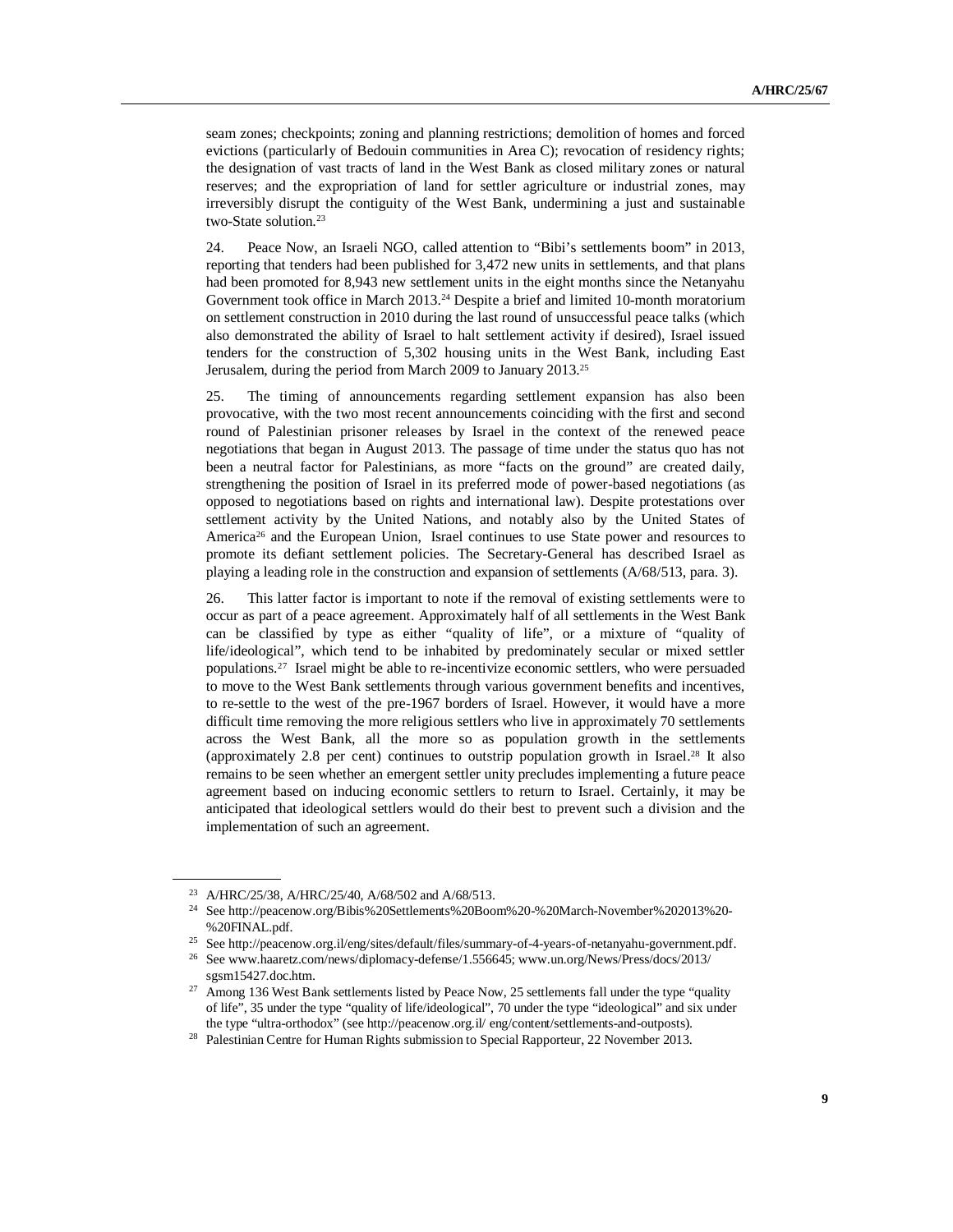27. A small minority within the ideologically motivated settlers has been responsible for most of the violence committed against Palestinian men, women and children and against their homes and properties. In the first 10 months of 2013, 361 incidents of settler violence were reported, including 87 resulting in the injury of Palestinians (compared to a total of 366 incidents in 2012).<sup>29</sup> Most of these incidents occurred in the Nablus, Ramallah and Hebron governorates. Settler violence is reinforced by a lack of accountability and the related failure of Israeli law enforcement forces to protect vulnerable Palestinian communities (A/68/513, paras. 42-52).

28. Housing demolitions and displacement of Palestinian communities also kept up with the settlement boom in 2013. From January to October 2013, 533 Palestinian homes and livelihood structures were demolished, including 205 residential structures, displacing 969 people, including 441 children. International donor-funded structures, paid for by taxpayers around the world, were not spared from demolition, and 96 donor-funded structures, including residential, livestock-related and water and sanitation facilities in the West Bank were demolished by Israeli authorities.

29. Herding communities living in small villages in Area C have been particularly vulnerable to these Israeli practices. In 2013, the United Nations High Commissioner for Human Rights twice spoke out against the demolition of at least three Bedouin and herder communities in the northern Jordan Valley.<sup>30</sup> Violations by Israel of international law extend to actively preventing the provision of urgent humanitarian assistance from the international community to the affected Palestinian communities.<sup>31</sup>

#### **The future of outposts**

30. In July 2012, the Government-appointed committee to examine the state of construction in the West Bank, chaired by Supreme Court Justice (Ret.) Edmund Levy (the Levy Committee), issued its report on the legal status of Israeli settlements in the West Bank and, in particular, set forth recommended steps to regularize the construction of "illegal settlements" (outposts) in the West Bank (currently numbering over 100). It concluded that the international laws of occupation, including the Fourth Geneva Convention, did not apply to Israel's unique situation in Judea and Samaria (the name given the West Bank in internal Israeli discourse and signalling a claimed biblical attachment), and that Israelis had the legal right to settle in the West Bank despite the international consensus.

31. The conclusions of the Levy Committee not only reflected disregard of international law but also set forth a quasi-legal retroactive endorsement of outposts, formally unauthorized under Israeli law. In fact, the Committee determined that existing outposts were "carried out with the knowledge, encouragement and tacit agreement of the most senior political level, government ministers and the Prime Minister, and therefore such conduct is to be seen as implied agreement". <sup>32</sup> A previous report of 2005 by Talia Sasson, a former Chief State Prosecutor, concerning the illegal outposts had not gone so far as to implicate the senior-most political echelon of the country, but had found the World Zionist Organization (fully funded from the State Treasury), the Ministry of Construction and Housing, the Civil Administration in Judea and Samaria, and the Assistant to the Defense Minister complicit in the establishment of new unauthorized outposts, and exposed an

<sup>&</sup>lt;sup>29</sup> See www.ochaopt.org/documents/ocha\_opt\_the\_humanitarian\_monitor\_2013\_11\_25\_english.pdf.

<sup>30</sup> See www.ohchr.org/EN/NewsEvents/Pages/DisplayNews.aspx?NewsID=13662&LangID=E and

www.ohchr.org/EN/NewsEvents/Pages/DisplayNews.aspx?NewsID=13786&LangID=E. <sup>31</sup> www.ochaopt.org/documents/unhc\_obstriction\_humanitarian\_assistance\_english.pdf.

<sup>32</sup> See http://unispal.un.org/UNISPAL.NSF/0/D9D07DCF58E781C585257A3A005956A6.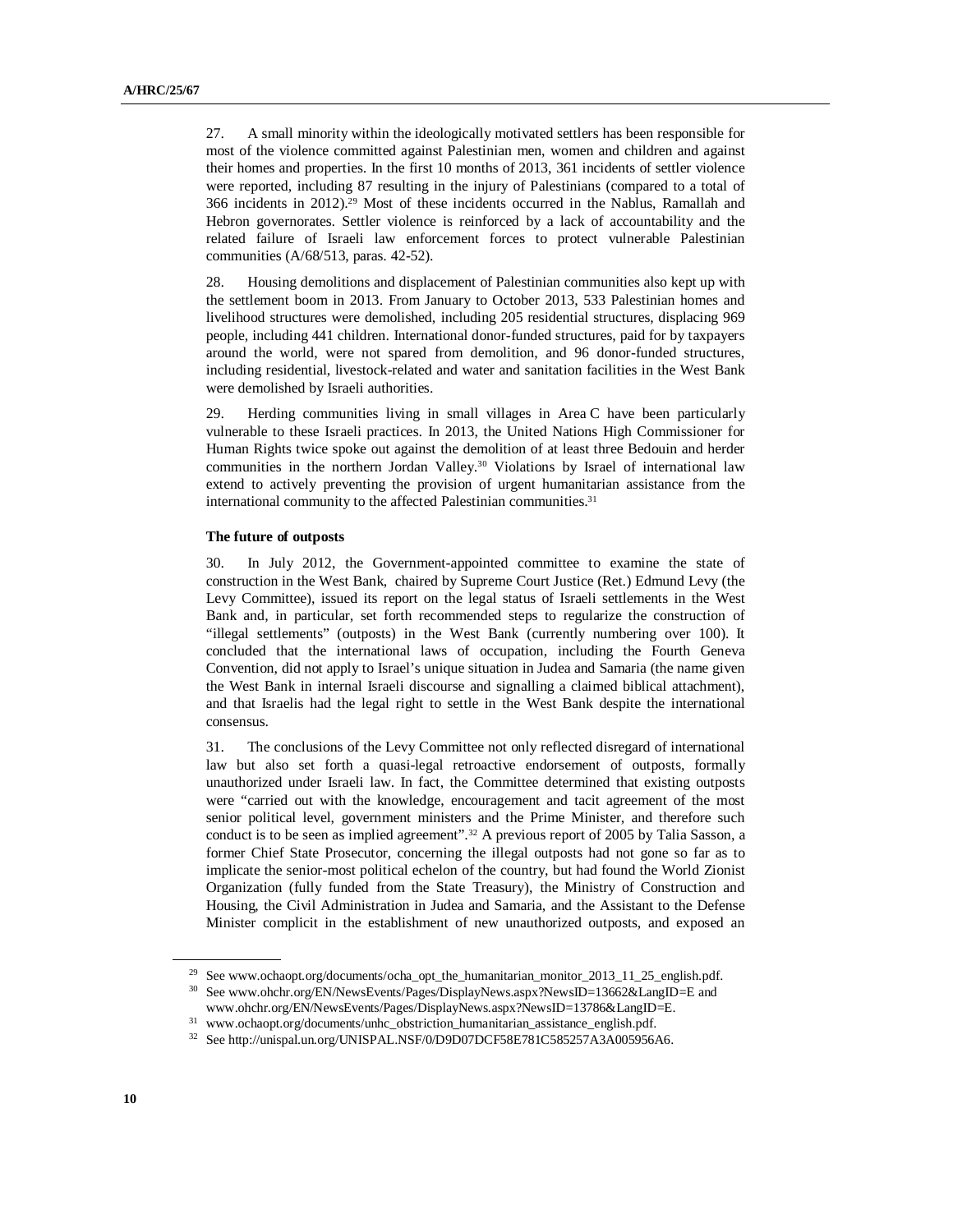unelected bureaucracy in charge of creating new outposts without political authorization or oversight.<sup>33</sup>

32. The Special Rapporteur notes that while Sasson's report labelled the outposts as illegal under Israeli law and recommended their dismantlement, developments on the ground since then have shown that successive Israeli Governments preferred to follow the approach endorsed post facto by the Levy Committee. Of 1,708 units constructed in West Bank settlements in the first half of 2013, 180 units were located in outposts (see A/HRC/25/38). In May 2013, Israel announced plans to legalize four outposts in the West Bank (in other words to recognize them as official settlements). <sup>34</sup> While the Netanyahu Government never adopted the Levy report, the Knesset Constitution, Law and Justice Committee is expected to debate the report early in December 2013, indicating that it is being taken seriously at the highest levels in Israel.<sup>35</sup>

#### **"Demographic balance" in East Jerusalem**

33. The status of East Jerusalem remains one of the most contentious issues to be resolved in the Israeli-Palestinian conflict. It is worth recalling that in its resolution 478 (1980), the Security Council affirmed that the Basic Law of Israel proclaiming Jerusalem, including the annexed area, as the capital of Israel constitutes a violation of international law and does not affect the application of the Fourth Geneva Convention in Palestine, including East Jerusalem.

34. For Palestinians living in East Jerusalem, their situation would not be as precarious if, despite the illegality of annexation, they were treated equally and afforded access to quality education, health care and housing. Instead, Palestinians living in East Jerusalem are regarded as "permanent residents" and subject to a gradual and bureaucratic process of ethnic cleansing.<sup>36</sup> This has consisted of revocation of residency permits, demolitions of residential structures built without Israeli permits (often virtually impossible to obtain),<sup>37</sup> and forced evictions of Palestinian families, in violation of the basic right to adequate housing, enshrined in the International Covenant on Economic, Social and Cultural Rights.

35. A 2013 report by the United Nations Conference on Trade and Development on the Palestinian economy in East Jerusalem detailed Israeli policies that have impeded the natural growth of the Palestinian economy. It also noted that Palestinians are made to pay high municipal taxes in return for poor services and disproportionately low public expenditure in East Jerusalem.<sup>38</sup> This has been particularly evident with respect to education, characterized by a shortage of classrooms, a high overall dropout rate of 13 per cent among Palestinian schools in East Jerusalem, and a general neglect of the Arab schooling system in comparison to their Jewish counterparts literally metres away in West Jerusalem.<sup>39</sup>

36. The situation in East Jerusalem today is a microcosm of the fragmentation of territory taking place across the West Bank. Israel actively seeks to undermine the Palestinian presence to serve its goal of preserving a Jewish majority in East Jerusalem.

<sup>33</sup> See www.mfa.gov.il/mfa/aboutisrael/state/law/pages/summary%20of%20opinion%20concerning%20 unauthorized%20outposts%20-%20talya%20sason%20adv.aspx.

<sup>34</sup> See www.haaretz.com/news/diplomacy-defense/israel-to-legalize-four-west-bank-settlementoutposts-slated-for-demolition-1.524291.

<sup>35</sup> See www.jpost.com/Diplomacy-and-Politics/Knesset-panel-to-debate-Levy-Report-333137.

<sup>36</sup> A/65/331, para. 14, and A/HRC/20/32, para. 32.

<sup>37</sup> A/68/513, paras. 30–33.

<sup>38</sup> See http://unctad.org/en/PublicationsLibrary/gdsapp2012d1\_en.pdf.

<sup>39</sup> See www.acri.org.il/en/2013/09/02/ej-edu-report-13.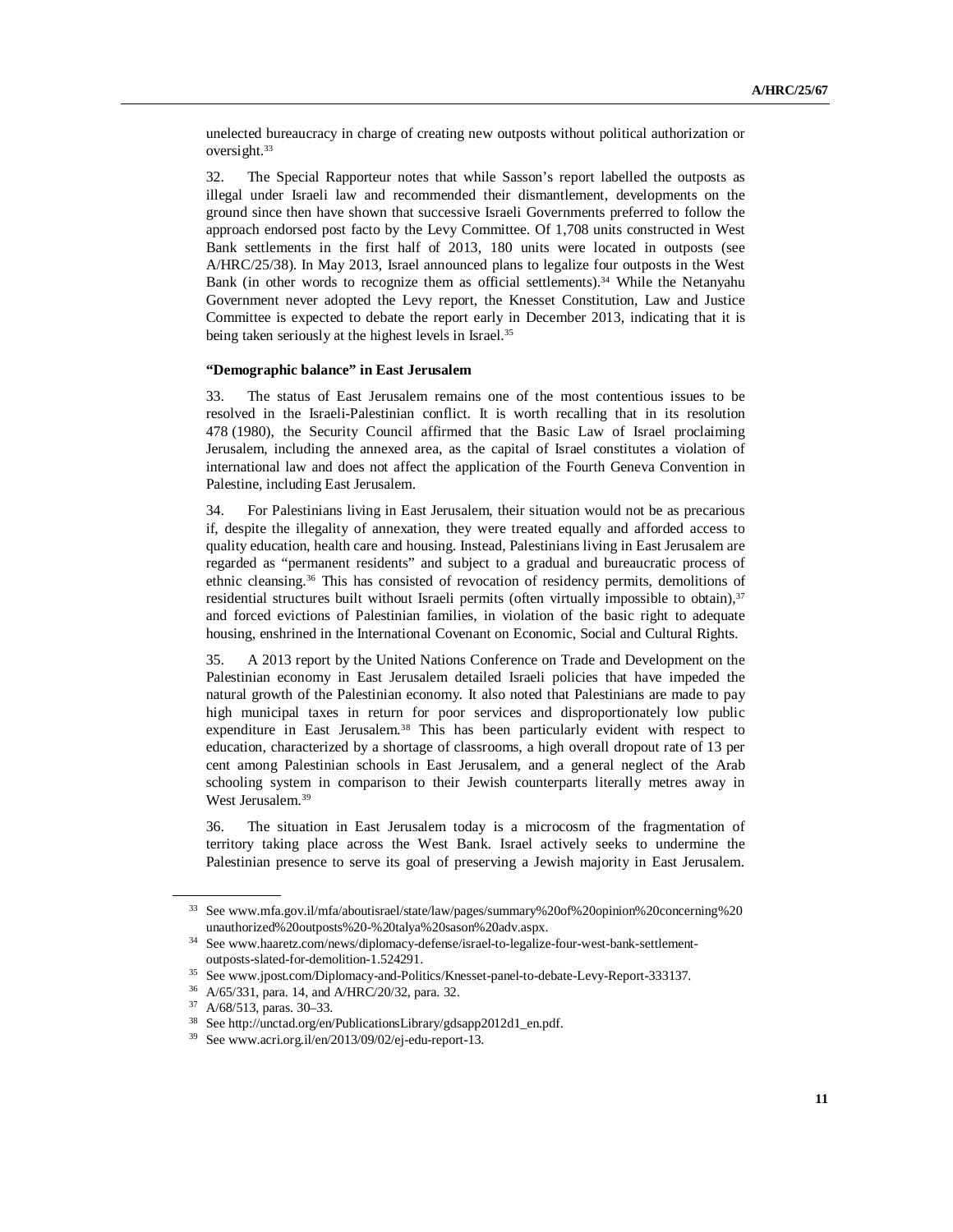This has been a policy of Israel for decades, acknowledged by the Jerusalem Municipality, to maintain a demographic balance of approximately 70 per cent Jewish to 30 per cent Palestinian in Jerusalem.<sup>40</sup>

37. Since 1996, an estimated 11,023 Jerusalem Palestinians have lost their resident status and right to live in occupied East Jerusalem.<sup>41</sup> During the period 2004–2013, 492 housing units were demolished in East Jerusalem, displacing 1,943 Palestinians. These figures account only for officially demolished housing units and do not include homes demolished by some owners after receiving a demolition order to avoid perverse heavy municipal penalties and demolition costs associated with the destruction of their own homes.<sup>42</sup>

38. The most problematic plan advanced in East Jerusalem in recent years has been the expansion of settlements and infrastructure around Har Homa, Gilo and Givat Hamatos, as well as the E1 settlement bloc to the east, which threatens to cut off East Jerusalem from the rest of the West Bank.<sup>43</sup> Eventual peace depends crucially on ensuring that Palestinian rights in East Jerusalem are not further jeopardized.

#### **Corporate complicity in international crimes**

39. Over the past two years, the Special Rapporteur focused attention on companies involved in business and financial activities related to the Israeli settlement enterprise as well as the possibility of corporate complicity in international crimes related to Israeli settlements in the West Bank, including East Jerusalem.<sup>44</sup>

40. The effort to focus on business activities in the settlements was made, in part, to bring a measure of accountability with respect to the emergent human rights obligations of companies in conformity with international law and the Guiding Principles on Business and Human Rights. The Special Rapporteur's intention was not only to provide a sound legal basis upon which to assess the complicity of businesses in international crimes related to the settlements, but also to clearly set out the risks and associated costs in terms of reputation, as well as the potential legal consequences of doing business in the settlements.

41. The responses received from some of the 13 companies analysed in an earlier report (A/67/379) were mixed. Nonetheless, there have been a number of recent developments in relation to the involvement of other businesses involved in the settlements to indicate that public pressure and media attention does bring some ethical dividends, and has encouraged Governments to be more vigilant.

42. Some positive developments in this regard include Royal HaskoningDHV, a Dutch company, which announced in September 2013 its decision to terminate a contract with the Jerusalem Municipality to build a wastewater treatment plant in East Jerusalem.<sup>45</sup> In December, Vitens, a Dutch water utility company, decided to cut its ties with Mekorot, the Israeli national water company, citing concerns in relation to the adherence of international laws.<sup>46</sup> Earlier, in August 2013, the Swedish-Norwegian bank Nordea excluded Cemex, one of the companies taken up in the Special Rapporteur's earlier report, from its investment

<sup>40</sup> "EU Heads of Mission Jerusalem Report 2012".

<sup>41</sup> Submission to Special Rapporteur by the Civic Coalition for Palestinian Rights in Jerusalem (November 2013).

<sup>42</sup> At 30 November 2013 (www.btselem.org/planning\_and\_building/east\_jerusalem\_statistics).

<sup>&</sup>lt;sup>43</sup> "EU Heads of Mission Jerusalem Report 2012".

<sup>44</sup> A/67/379, A/HRC/23/21, A/68/376.

<sup>45</sup> See https://www.un.org/apps/news//story.asp?NewsID=45812&Cr=palestin&Cr1=.

<sup>46</sup> See www.jpost.com/Diplomacy-and-Politics/Dutch-firm-severs-ties-with-Mekorot-over-West-Bankpolicy-even-as-Israel-Jordan-PA-sign-major-water-deal-334597.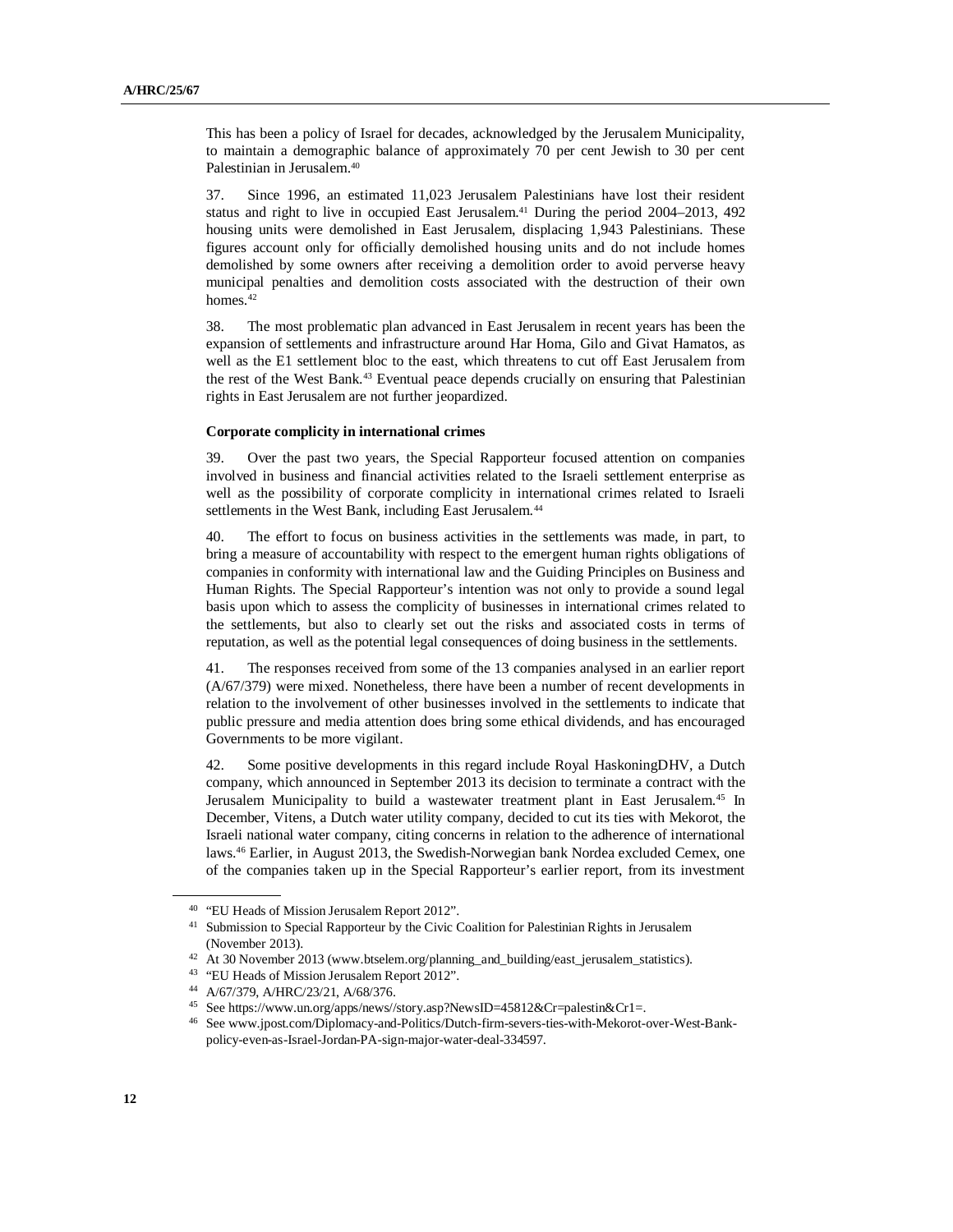portfolio, due to its extraction of non-renewable natural resources from occupied Palestine.<sup>47</sup> Such examples should lead the way for more countries and companies to follow suit, as well as alerting Governments to their responsibility to urge companies subject to their authority to act in accordance with international law.

43. While due diligence on the part of businesses is an inherent aspect of corporate responsibility, Governments also have the obligation, as noted by the fact-finding mission on settlements, to take measures to ensure that they do not recognize an unlawful situation arising from the illegal activities of Israel. <sup>48</sup> In this regard, the European Union guidelines which establish that all agreements between Israel and the European Union for grants, prizes and financial instruments funded by the European Union must now unequivocally and explicitly indicate their inapplicability to the territories occupied by Israel in 1967 represents a step in the right direction.

44. The Special Rapporteur is also encouraged by the recent issuance by the Government of the United Kingdom of Great Britain and Northern Ireland of guidelines for businesses, which for the first time outline the risks of trading with Israeli settlements, and specifically warn of the legal and economic risks stemming from the fact that the Israeli settlements, according to international law, are built on occupied land and are not recognized as a legitimate part of the territory of Israel. 49

#### **Trade with the settlements**

45. The diligence shown by the European Union and some of its Member States regarding the responsibility of businesses operating in occupied Palestine naturally leads to the following question: Are the same human rights standards applied by countries when it comes to trade relations with the settlements? If the statements issued by the European Union and the United States protesting the expansion of settlements reiterate their illegality and illegitimacy, then steps should be taken to ensure that related actions also reflect a genuine commitment to human rights and respect for international law, for example by ceasing trade with the settlements starting with a ban on imports of settlement produce.

46. While produce originating in the Israeli settlements is not entitled to benefit from preferential tariff treatment under the European Union-Israel Association Agreement, fresh agricultural produce exported from the settlements — but falsely labelled as "made in Israel" — can still be found on many supermarket shelves across the European Union due to the voluntary nature of labelling requirements. Considering the fact that the European Union remains one of the most important trading partners for the settlements, with annual exports worth \$300 million, a ban on settlement produce would have a significant impact. It should also not be forgotten that trade with settlements is linked to the violation of human rights with respect to Palestinian communities denied access to fertile agricultural land, water and other natural resources.

47. So long as illegal settlements are supported through trade, statements protesting the expansion of settlements from the main trading partners of Israel will have little resonance on the ground, and third party States will continue to be associated with the violation of human rights in occupied Palestine.

<sup>&</sup>lt;sup>47</sup> Palestinian BDS National Committee, submission to Special Rapporteur (November 2013).

<sup>48</sup> A/HRC/22/63, paras. 116–117.

<sup>49</sup> See www.theguardian.com/world/2013/dec/09/uk-government-warns-over-business-israeli-settlements.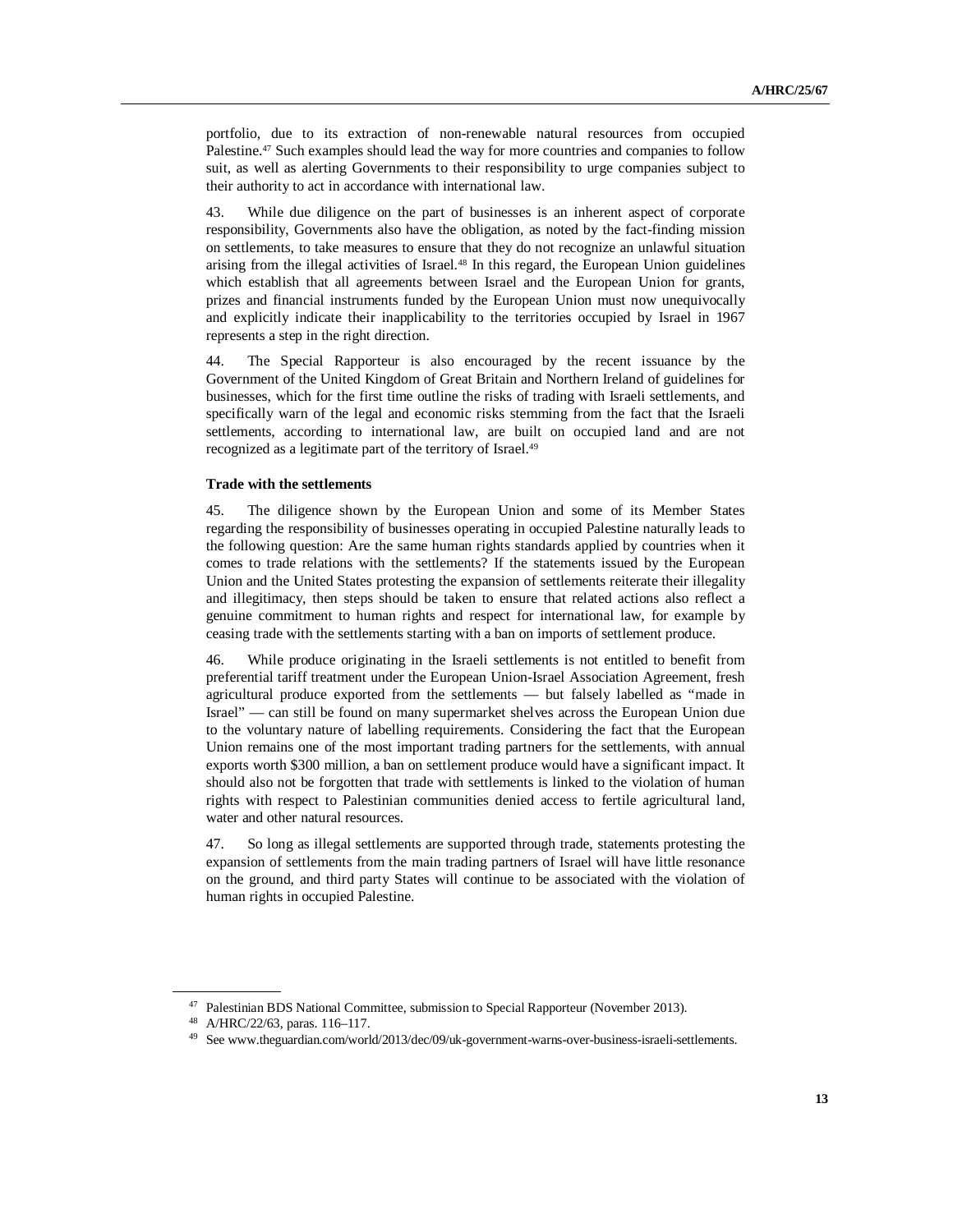### **IV. The Gaza Strip**

48. In the space of six years since this Special Rapporteur assumed this mandate, the population of the Gaza Strip has lived through two major Israeli military operations (Cast Lead from December 2008 to January 2009 and Pillar of Defence in November 2012), and endured Israel's illegal blockade (in place since June 2007). Both conflicts inflicted disproportionate casualties and devastation on the Palestinian civilian population. This has been well documented by the United Nations.<sup>50</sup>

49. Since June 2013, the humanitarian situation in Gaza has worsened. In recent months, the destruction by the Egyptian authorities of most underground tunnels, which although problematic had been a lifeline to the residents, has had a particularly serious impact on the availability of fuel at affordable prices in Gaza. This has led to severe power shortages, resulting in shutdowns of sewage treatment facilities, and disruptions to specialized health services, such as kidney dialysis, operating theatres, blood banks, intensive care units and incubators, putting the lives of vulnerable patients in Gaza at risk.<sup>51</sup> The frequent closures of the Rafah crossing in recent months have generally prevented access to affordable health care in Egypt, which remains essential given the limitations of the Gaza health system.

50. The most egregious violations of human rights committed by Israel have been in its enforcement, using excessive force, of arbitrary access to restricted areas at sea and on land, profoundly affecting the lives of Palestinian fishermen and agricultural farmers and households dependent upon them. The more pervasive forms of human rights violations also linked to the blockade have been well documented by the Secretary-General (A/68/502), and include inter alia, severe restrictions on movement into and out of Gaza from Israel and adverse impacts on the rights of Palestinians in Gaza to education, health and work. In addition, severe export restrictions (and limitations on imports) undermine the potential of the Gaza economy, and accentuate the impoverished conditions that prevail in Gaza.<sup>52</sup> The recent refusal of Israel to allow exports from Gaza to the West Bank, despite a Dutch donation of a container security scanner, is emblematic of the denial of the right to development in Gaza, and undercuts claims by Israel that its actions are taken to serve genuine security concerns.<sup>53</sup>

# **V. The question of apartheid and segregation**

51. In 2011, the Special Rapporteur reiterated the call made by his predecessor in 2007, for a referral to the International Court of Justice for an advisory opinion on the question of whether "elements of the [Israeli] occupation constitute forms of colonialism and apartheid".<sup>54</sup> More precisely, he recommended that the Court be asked to assess the allegations that the prolonged occupation of the West Bank and East Jerusalem possess elements of "colonialism", "apartheid" and "ethnic cleansing" inconsistent with international humanitarian law in circumstances of belligerent occupation and unlawful abridgement of the right to self-determination of the Palestinian people.<sup>55</sup> Since no advisory opinion has been sought following the aforementioned reports of successive Special Rapporteurs, in the present report the Special Rapporteur assumes part of the task of

<sup>50</sup> A/HRC/12/48, A/HRC/22/35/Add.1 and A/HRC/23/21.

<sup>51</sup> See www.ohchr.org/EN/NewsEvents/Pages/DisplayNews.aspx?NewsID=14028&LangID=E.

<sup>52</sup> See www.cogat.idf.il/Sip\_Storage/FILES/0/4320.pdf.

<sup>53</sup> See www.haaretz.com/news/diplomacy-defense/.premium-1.562465.

<sup>54</sup> A/HRC/16/72, para. 8, A/HRC/4/17, p. 3.

<sup>55</sup> A/HRC/16/72, para. 32(b).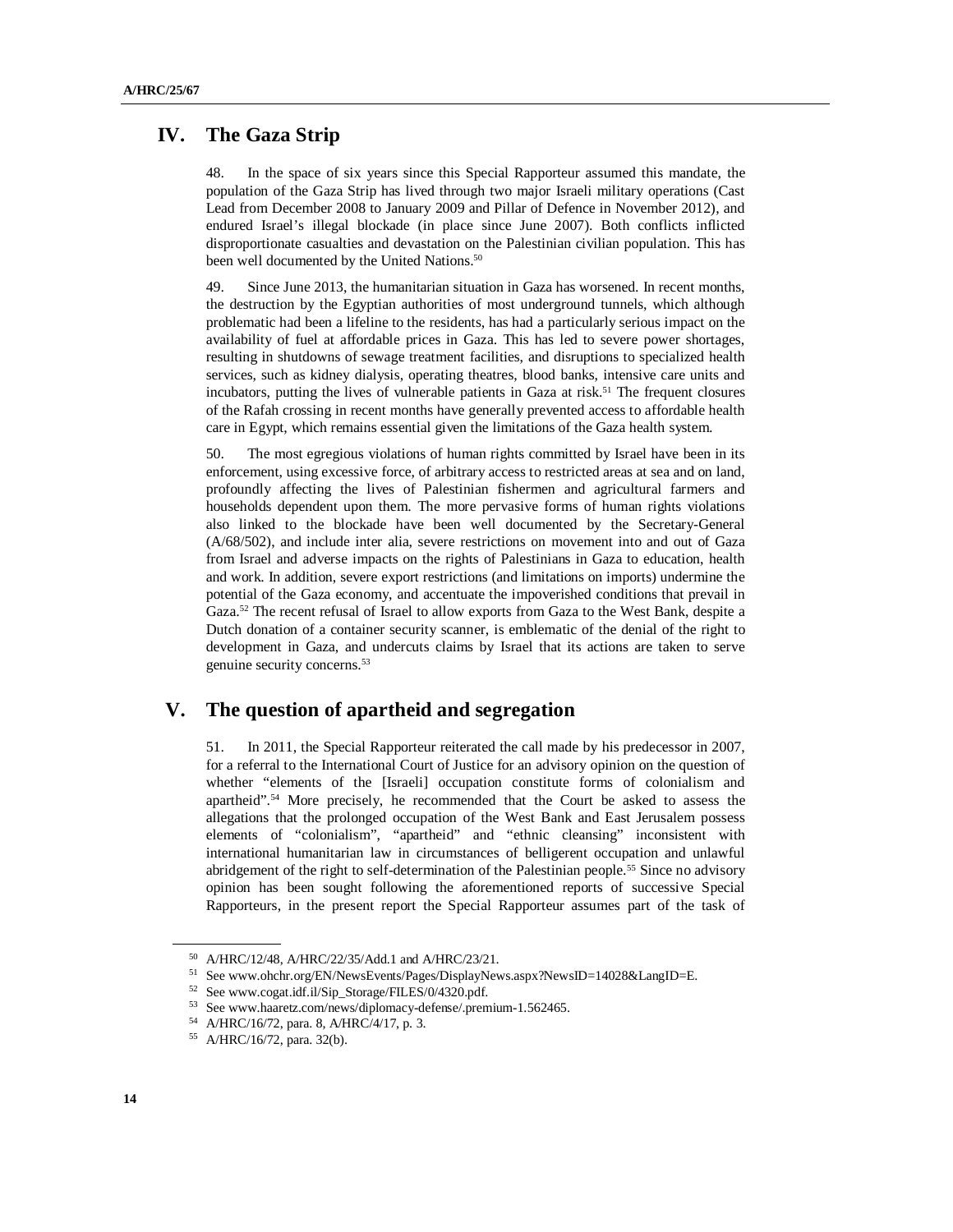analysing whether allegations of apartheid in occupied Palestine are well founded. He discusses Israeli policies and practices through the lens of the international prohibition of ethnic discrimination, segregation and apartheid.

#### **Legal framework**

52. Apartheid is prohibited under international law, and Israel, as a State and an occupying Power, is bound by this prohibition. Under Protocol I additional to the Geneva Conventions, which is declaratory of international law and therefore widely regarded as universally binding, "practices of 'apartheid' and other inhuman and degrading practices involving outrages upon personal dignity, based on racial discrimination" are included as grave breaches.<sup>56</sup> Further, the International Law Commission has noted that Governments at the United Nations Conference on the Law of Treaties (1968) generally agreed that the prohibitions constituting peremptory norms included apartheid.<sup>57</sup> In addition, article 3 of the International Convention on the Elimination of All Forms of Racial Discrimination provides that "States Parties particularly condemn racial segregation and *apartheid* and undertake to prevent, prohibit and eradicate all practices of this nature in territories under their jurisdiction". <sup>58</sup> At the second universal periodic review of Israel in October 2013, South Africa recommended that Israel "prohibit policies and practices of racial segregation that disproportionately affect the Palestinian population in the OPT" (A/HRC/25/15, para. 136.202).

53. Apartheid involves the domination of one racial group over another, and some may argue that neither Israeli Jews nor Palestinians constitute racial groups per se. However, article 1 of the International Convention on the Elimination of All Forms of Racial Discrimination, in its definition of racial discrimination, makes it clear that race is in fact not the sole factor, but that racial discrimination may be based on "any distinction, exclusion, restriction or preference based on race, colour, descent, or national or ethnic origin". The Committee on the Elimination of Racial Discrimination has stressed that under the definition in article 1 "the Convention relates to all persons who belong to different races, national or ethnic groups or to indigenous peoples".<sup>59</sup>

54. The International Convention on the Suppression and Punishment of the Crime of Apartheid, in article 2, provides a detailed definition of the crime of apartheid, providing that it "shall include similar policies and practices of racial segregation and discrimination as practised in southern Africa", and applies to "inhuman acts committed for the purpose of establishing and maintaining domination by one racial group of persons over any other racial group of persons and systematically oppressing them". The Rome Statute of the International Criminal Court echoes these core elements (art. 7, para. 2(h)) and further specifies that for such acts to constitute "crimes against humanity" they must be "committed as part of a widespread or systematic attack directed against any civilian population, with knowledge of the attack" (art. 7, para. 1). Without prejudice to any possible differences in the elements of apartheid as an international crime and an internationally wrongful act, apartheid will be treated as a single concept for the purpose of the present report, which will be framed around the inhuman acts laid out in article  $2(a)$ –(f)

<sup>56</sup> Art. 85(4)(c), A/HRC/16/72.

<sup>57</sup> Draft Articles on Responsibility of States for Internationally Wrongful Acts, with commentaries (2001), arts. 40–41 and commentaries.

<sup>&</sup>lt;sup>58</sup> Regardless of the possibility that the Convention's inclusion of apartheid applies exclusively to South Africa, the Convention prohibits all forms of racial segregation. See Committee on the Elimination of Racial Discrimination, general recommendation No. 19 (1995).

<sup>59</sup> General recommendation No. 24 (1999), para. 1.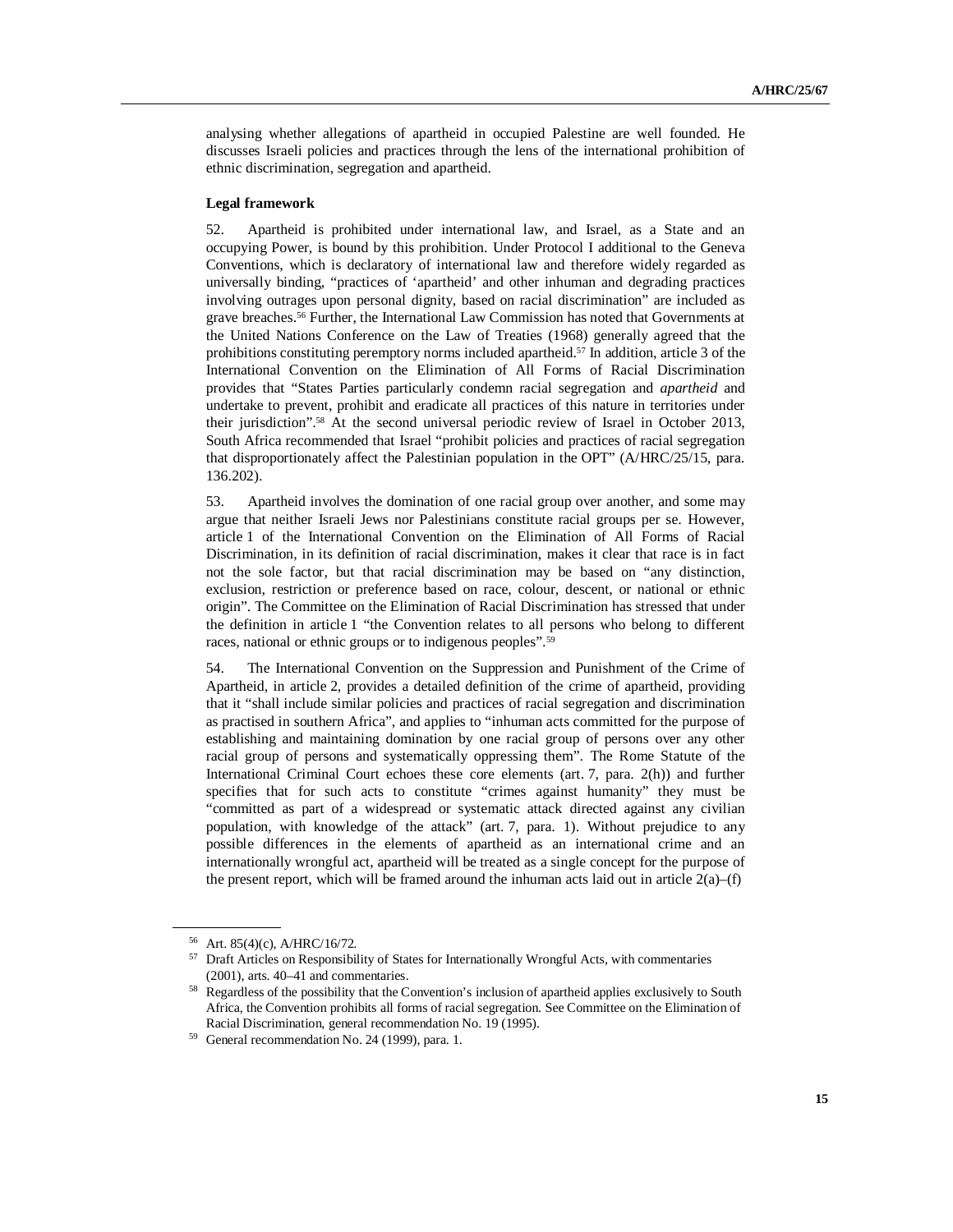of the International Convention on the Suppression and Punishment of the Crime of Apartheid.<sup>60</sup>

#### **Acts potentially amounting to segregation and apartheid**

55. Article 2(a) concerns denial of the right to life and liberty of person, including by (i) murder; (ii) serious bodily and mental harm, infringement of freedom, and torture, and (iii) arbitrary arrest and illegal imprisonment. With respect to article 2(a)(i), continuing excessive use of force by Israeli security forces (ISF) and a lack of accountability for violations of international humanitarian law and international human rights law is welldocumented by successive United Nations resolutions and reports. <sup>61</sup> Palestinians are killed as a result of regular Israeli military incursions into occupied Palestine; lethal use of force against demonstrators; official endorsement of targeted killings; and large-scale military operations.<sup>62</sup>

56. According to B'Tselem, between 1987 and 2000 just under 1,400 Palestinians were killed by ISF.<sup>63</sup> After the year 2000, deaths of Palestinians caused by ISF accelerated, with more than 6,700 deaths, as at October 2013.<sup>64</sup> Of this number, over 3,100 were civilians not involved in hostilities. B'Tselem's statistics show that during Israel's "Cast Lead" operation in Gaza, of the 344 children reportedly killed, 318 did not take part in hostilities. During the same operation, of the 110 Palestinian women recorded as killed, two were police officers and the remaining 108 did not take part in the hostilities. During operation "Pillar of Defence", approximately 100 Palestinian civilians, a third of whom were children, were reportedly killed as a result of ISF actions (A/HRC/22/35/Add.1, para. 6).

57. Additional deaths were caused by the ISF policy of targeted killing, which resulted in the killing of 369 Palestinians during the period September 2000–December 2013. Moreover, on average, for every person killed as a target of ISF, one or two other persons have been killed in any given operation. Thus, during the same period, 453 Palestinians who were not targets were also killed. 65

58. Individual accounts by former soldiers of the Israel Defense Forces (IDF), published by the Israeli NGO Breaking the Silence, bear witness to Israeli policy in respect to the occupied people: " 'Prevention of terror' is the stamp of approval granted to any offensive IDF action in the Territories, obscuring the distinction between the use of force against terrorists and the use of force against civilians. In this way, the IDF is able to justify actions that intimidate and oppress the Palestinian population overall." 66

59. Under a simple interpretation, the term murder, as referred to in the International Convention on the Suppression and Punishment of the Crime of Apartheid, signifies the unlawful taking of life. Therefore, the taking of lives — outside the limited circumstances in which international humanitarian law and international human rights law do not absolutely prohibit this — potentially constitutes an element of apartheid, in the context of a systematic and institutional regime in which these unlawful killings form part of acts

<sup>&</sup>lt;sup>60</sup> Israel is not a party to the Convention and it is debated whether it was intended to apply exclusively to South Africa. Nonetheless, it continues to inform the prohibition of apartheid in international law.

<sup>61</sup> E.g. A/68/502, A/67/372, A/66/356, A/65/366, A/HRC/22/35; General Assembly resolution 67/118; and Human Rights Council resolutions 22/28 and 19/16.

<sup>62</sup> Russell Tribunal, *Findings* (2011), para. 5.22.

<sup>63</sup> See www.btselem.org/statistics.

<sup>64</sup> Ibid.

<sup>65</sup> See www.btselem.org/statistics.

<sup>66</sup> *Israeli Soldier Testimonies 2000-2010*, p. 26 (www.breakingthesilence.org.il/testimonies/publications).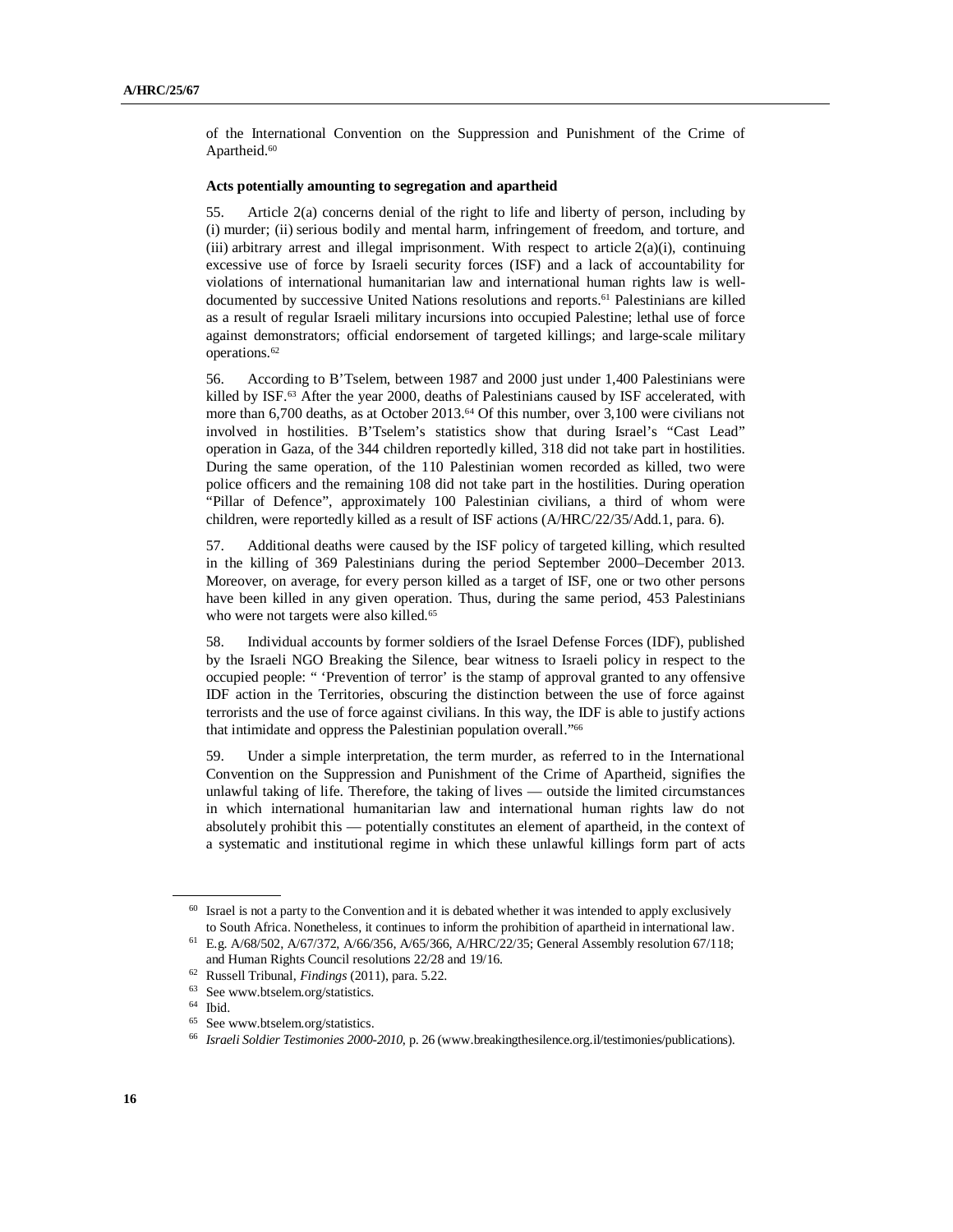carried out in order to maintain dominance over Palestinians. The relatively high proportion of civilian casualties caused by ISF in occupied Palestine is notable in this respect.

60. In regard to article  $2(a)(ii)$  and (iii), detention by Israel of Palestinians is closely linked to the occurrence of torture and ill-treatment. According to the Prisoner Support and Human Rights Association, Addameer, in September 2013, there were some 5,000 Palestinian political prisoners, including 137 administrative detainees.<sup>67</sup> Many detainees are transferred to prisons in Israel, in violation of the Fourth Geneva Convention (art. 76). 68

61. In 2012, the Committee on the Elimination of Racial Discrimination urged Israel to end administrative detention, which is discriminatory and constitutes arbitrary detention under international human rights law (CERD/C/ISR/CO/14-16, para. 27). Similar recommendations were made by a number of States during the most recent universal periodic review of Israel (A/HRC/25/15). The Committee further recommended that Israel ensure equal access to justice for all persons living in territories under its effective control, noting that Jewish settlers in occupied Palestine are subject to a civil law regime, while a military regime applies to Palestinians in the West Bank, including East Jerusalem.

62. Despite the absolute prohibition of torture, <sup>69</sup> Palestinians detained by Israel continue to be subjected to torture and ill-treatment  $(A/68/379).<sup>70</sup>$  Methods of torture and illtreatment reportedly include: sleep deprivation; excessive use of handcuffs; beatings; verbal abuse; stress positions; solitary confinement; humiliation; and threats of killing, sexual assault and house demolitions, against the detainee or his or her family. 71

63. In 1999 the Israeli High Court said that using certain methods of physical pressure for the purpose of "breaking" a detainee are unlawful and that interrogation methods must be fair and reasonable, and respectful of human dignity.<sup>72</sup> While representing an important recognition of the illegality of certain methods of torture employed against Palestinian detainees, the decision failed to outlaw torture by allowing the "ticking bomb" or "necessity" defence. According to Addameer, "necessity" is used by interrogators as a blanket defence with little to no accountability.<sup>73</sup> The Public Committee against Torture in Israel reported that of 701 formal complaints of torture submitted between 2001 and 2010, none resulted in a criminal investigation. 74

64. Palestinian children are not exempt. In 2013, UNICEF concluded that "Ill-treatment … appears to be widespread, systematic and institutionalized" <sup>75</sup> in the case of Palestinian children held in the Israeli military detention system. Israeli authorities seem to have taken some limited steps towards meeting the UNICEF recommendations,<sup>76</sup> including by piloting test summons in two West Bank areas instead of conducting frightening night arrests of children. <sup>77</sup> While this is clearly a needed development, it also shows just how

<sup>&</sup>lt;sup>67</sup> See www.addameer.org/einside.php?id=9.<br><sup>68</sup> See www.addameer.org/etemplate.php?id=

<sup>&</sup>lt;sup>68</sup> See www.addameer.org/etemplate.php?id=302.<br><sup>69</sup> Draft Articles

Draft Articles.

<sup>70</sup> A/68/379.

<sup>71</sup> See www.addameer.org/etemplate.php?id=294 and www.stoptorture.org.il/en/skira1999-present.

<sup>72</sup> See www.btselem.org/torture/hcj\_ruling.

<sup>73</sup> See www.addameer.org/etemplate.php?id=294.

<sup>74</sup> *Accountability Still Denied* (2012), p. 4 (www.stoptorture.org.il/files/PCATI\_eng\_web.pdf). The formal complaints may not be representative of the actual number of victims.

<sup>75</sup> *Children in Israeli Military Detention*, p. 1 (www.unicef.org/oPt/UNICEF\_oPt\_Children\_in\_Israeli\_ Military\_Detention\_Observations\_and\_Recommendations\_-\_6\_March\_2013.pdf).

<sup>76</sup> See www.unicef.org/oPt/UNICEF\_oPt\_Children\_in\_Military\_Detention\_Bulletin\_No\_1\_ October\_2013.pdf.

 $77$  See also A/68/379 and CRC/C/ISR/CO/2-4.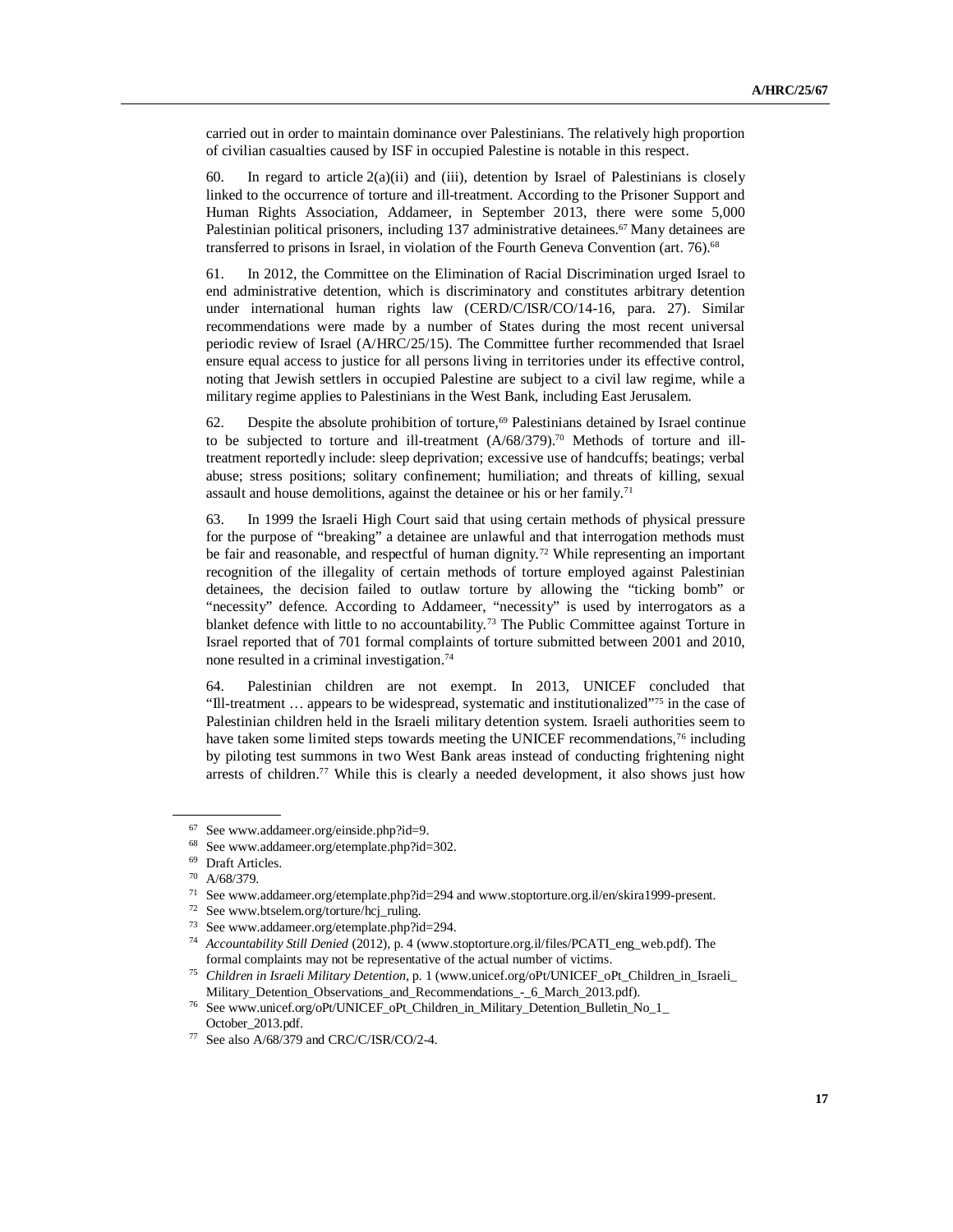basic the denial and lack of protection of Palestinian children's rights is under the Israeli military legal regime. By comparison, Israeli settler children in conflict with the law are subject to regular Israeli law. According to Defence for Children International, as at October 2013, 159 Palestinian children were in Israeli military detention. <sup>78</sup> On average, around 700 children are detained and prosecuted per year, most commonly on charges of throwing stones. 79

65. The regular denial by Israel of the right to life and liberty of significant numbers of Palestinians is reflected in its policies, laws and practices in occupied Palestine.

Article 2(b) refers to the imposition of living conditions calculated to cause a group's physical destruction in whole or in part. It seems unlikely that the policies, laws and practices of Israel can be said to have as their aim the physical destruction of the occupied people. 80

67. Article 2(c) concerns measures calculated to prevent participation in the political, social, economic and cultural life of the country and the full development of a racial group, including and especially by denying them their rights to work, to education, to leave and to return to their country, to nationality, and to freedoms of movement and residence, opinion and expression, and peaceful assembly and association.

68. Violations of many of these rights have already been touched on in preceding sections. For instance the violations by Israel of the rights to work, education, freedom of movement and residence, and freedom of expression and assembly have been illustrated in the context of discussing the wall and its associated regime, and policies and laws related to the development of settlements, including in East Jerusalem. The rights to work, to freedom of movement, and to leave and return to one's country, are particularly relevant to Gaza. In the West Bank, the denial of rights to Palestinians is made possible by the existence of parallel legal systems operating in the same territory: one set of civil and criminal laws for Israeli settlers and another for Palestinian Arabs, subject to Israeli military orders, as well as other laws. While the Israeli High Court of Justice formally exercises judicial oversight of the Israeli administration in occupied Palestine, according to NGOs, case law illustrates a trend whereby major policy decisions of government, e.g. relating to the wall and settlements, tend to be immune from judicial intervention, and that human rights and protection under international humanitarian law have not been adequately upheld by the High Court in its rulings. <sup>81</sup> The creation of Israeli legal zones for settlers and the resulting segregation was noted in the 2013 report by the independent fact-finding mission on settlements (A/HRC/22/63). The Committee on the Elimination of Racial Discrimination in 2012 expressed that it was "extremely concerned" at policies and practices amounting to de facto segregation and that it was "particularly appalled at the hermetic character of the separation of the two groups" (CERD/C/ISR/CO/14-16, para. 24).

69. It is clear that Israeli measures, in the form of policies, laws and practices, have the effect of preventing Palestinians from full participation in the political, social, economic and cultural life of Palestine and arguably also prevent their full development in both the West Bank and the Gaza Strip.

<sup>78</sup> See www.dci-palestine.org/content/child-detainees.

<sup>79</sup> See www.addameer.org/etemplate.php?id=296.

<sup>80</sup> The United Nations has questioned whether Gaza will be a liveable place in 2020 ("*Gaza in 2020: A Liveable Place*?" 2012). Considering the situation in Gaza, the Russell Tribunal found that Israeli policies aimed at causing displacement of Palestinians, rather than their physical destruction.

<sup>81</sup> Information from Diakonia.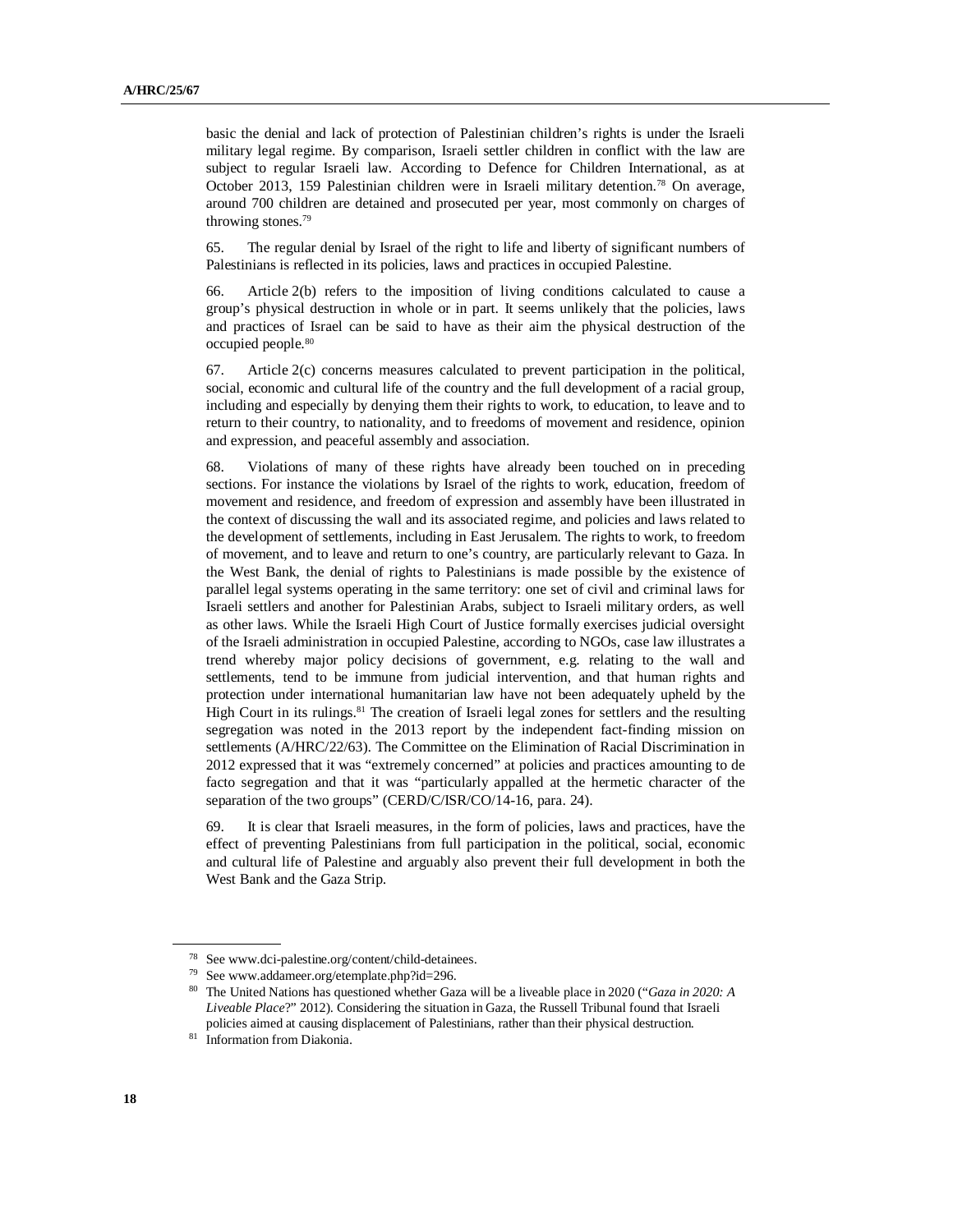70. Article 2(d) refers to measures designed to divide the population along racial lines including by the creation of separate reserves and ghettos for the members of a racial group or groups, and the expropriation of landed property. The expropriation of Palestinian land is an obvious part of the expansion of settlements and of the construction of the wall. The fragmentation of Palestinian land and creation of separate reserves and enclaves, including the plans threatening to cut off East Jerusalem from the rest of the West bank, is well documented (A/HRC/22/63). The final conclusions of the Russell Tribunal on Palestine state: "Israel has through its laws and practices divided the Israeli Jewish and Palestinian populations and allocated them different physical spaces, with varying levels and quality of infrastructure, services and access to resources. The end result is wholesale territorial fragmentation and a series of separate reserves and enclaves, with the two groups largely segregated. The Tribunal heard evidence to the effect that such a policy is formally described in Israel as *hafrada*, Hebrew for 'separation' ". <sup>82</sup> The Special Rapporteur has previously drawn attention to the dual system of roads in the West Bank, as a clear example of segregation, where Palestinians are largely relegated to alternative roads and forced to take long detours (A/HRC/16/72, paras. 20–22).

71. It seems incontestable that Israeli measures do divide the population of the Occupied Palestinian Territory along racial lines, create separate reserves for Palestinians and expropriate their land.

72. Article  $2(e)$  refers to exploitation of labour. There exist historical reports<sup>83</sup> as well as current campaigns and reports<sup>84</sup> which address poor working conditions of Palestinian citizens working in Israel or in settlements. However, it is noted that there has been a sharp drop in Israeli use of Palestinian workers since the 1990s, especially as it is now impossible for Gazans to work in Israel and since in the West Bank the construction of the wall has further diminished the number of Palestinians working in Israel or for Israeli employers.<sup>85</sup>

73. Article 2(f) concerns persecution of those who oppose apartheid. This provision potentially relates to a wide range of human rights violations against Palestinians in the Occupied Palestinian Territory, who as a people desire self-determination and oppose the segregation, restrictions and discriminatory regime imposed by Israel on them. In this sense, the punitive response often meted out to those who demonstrate against the wall and its associated regime, or more generally oppose Israeli violations of human rights, arguably fall under this provision.

74. An individual case in point concerns the Palestinian human rights defender Issa Amro, who is a founder of the NGOs Youth Against Settlements and Hebron Defenders. In 2012, Mr. Amro was arrested and detained 20 times without charge. <sup>86</sup> At the time of writing, he had been detained multiple times in 2013 and had been hospitalized, allegedly following a beating by ISF while in detention. In August 2013, a number of special rapporteurs, including this Special Rapporteur, expressed deep concern at the alleged ongoing judicial harassment, intimidation and abusive treatment of him. According to the Special Rapporteur on the situation of human rights defenders: "This is an unacceptable campaign of harassment, intimidation and reprisals against Mr. Amro, and other human

<sup>82</sup> Russell Tribunal, *Findings*, para. 5.39.

<sup>83</sup> See http://unispal.un.org/UNISPAL.NSF/1ce874ab1832a53e852570bb006dfaf6/57c45a3dd0d46b 09802564740045cc0a?OpenDocument.

<sup>84</sup> See www.business-humanrights.org/Links/Repository/1023856, http://www.dci-palestine.org/ documents/palestinian-children-invisible-workers-israeli-settlements.

<sup>85</sup> Russell Tribunal, *Findings*, para. 5.40.

<sup>86</sup> See www.ohchr.org/EN/NewsEvents/Pages/DisplayNews.aspx?NewsID=13626&LangID=E.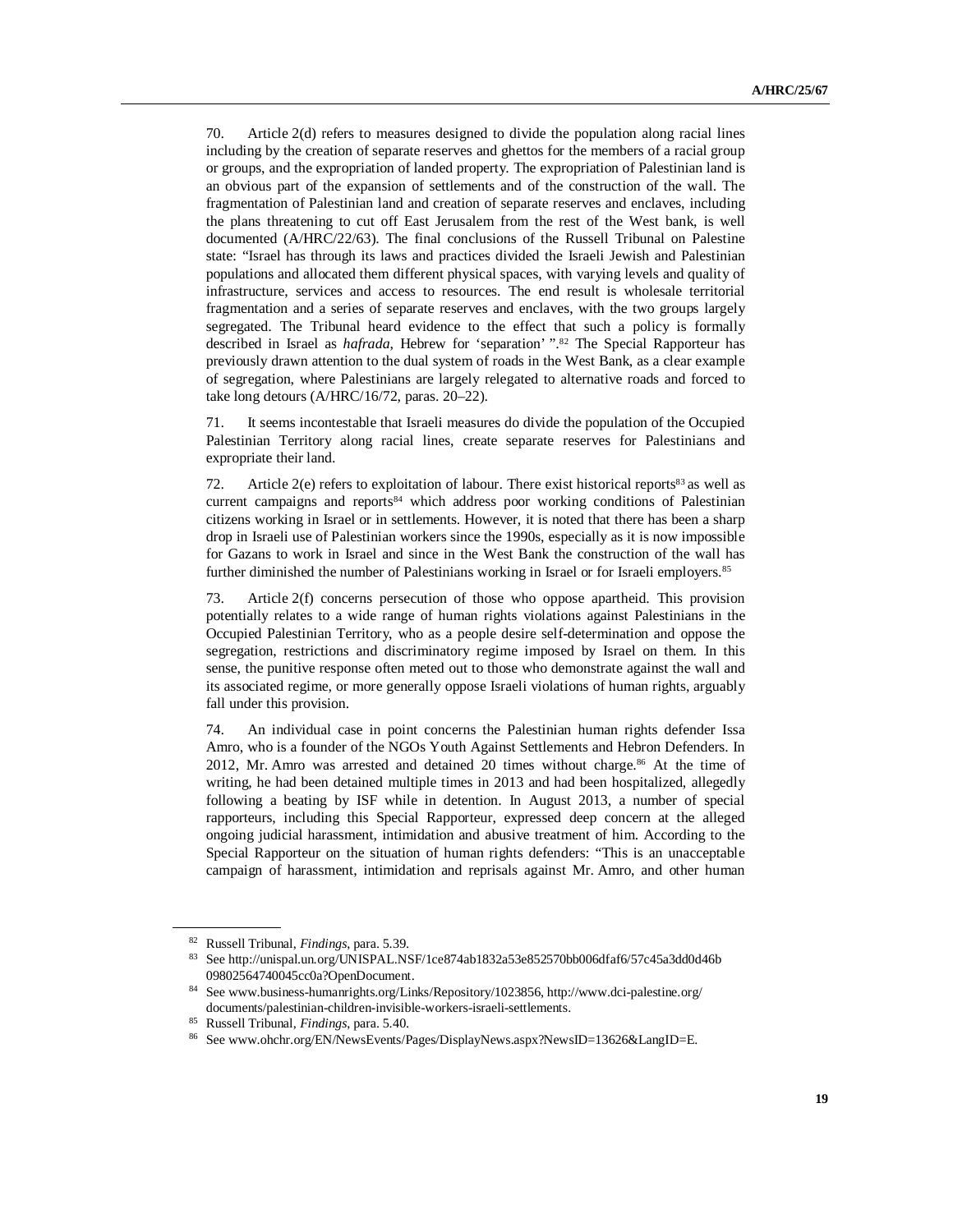rights defenders who peacefully advocate for the rights of Palestinians in the West Bank, including by cooperating with [United Nations] human rights bodies." 87

75. An example of an Israeli citizen, belonging to the Druze minority, who has reportedly been imprisoned for his conscientious objection to serving in the Israeli army is Omar Saad. In an open letter to the Prime Minister and Minister of Defense he explained: "I couldn't imagine myself wearing military uniform and participating in the suppression of my Palestinian people". He asked: "How can I be a soldier standing at Qalandia checkpoint or any other checkpoint, after I experienced the injustices at these checkpoints? How can I prevent someone from Ramallah to visit his city, Jerusalem? How can I guard the apartheid wall? How can I be a jailer to my own people while I know that the majority of prisoners are freedom prisoners and seekers of rights and freedom?"<sup>88</sup>

76. It is strongly arguable that those who oppose Israeli measures amounting to apartheid risk persecution because of their opposition.

#### **Systematic oppression**

77. None of the human rights violations discussed in the context of possibly constituting "inhuman acts" for the purpose of the International Convention on the Suppression and Punishment of the Crime of Apartheid or the Rome Statute can be said to be isolated events. Rather, their commission reflects systematic and discriminatory Israeli policies, laws and practices, which determine where in the occupied land Palestinians may or may not travel, live and work. Laws and policies have also institutionalized just how lightly a civilian Palestinian life may be weighed, when placed on the scales against claims of overarching security concerns, contrasting with the legal protection of the Israeli constitutional system given to unlawful Israeli settlers. The combined effect of the measures designed to ensure security for Israeli citizens, to facilitate and expand settlements, and, it would appear, to annex land, is *hafrada*, discrimination and systematic oppression of, and domination over, the Palestinian people.

### **VI. Concluding remarks**

78. Through prolonged occupation, with practices and policies which appear to constitute apartheid and segregation, ongoing expansion of settlements, and continual construction of the wall arguably amounting to de facto annexation of parts of the occupied Palestinian territory, the denial by Israel of the right to self-determination of the Palestinian people is evident. The Draft Articles on Responsibility of States for Internationally Wrongful Acts provide guidance as to the consequences of serious breaches of peremptory norms under international law. In this respect there is authority<sup>89</sup> to suggest that the following prohibitions have attained the status of peremptory norms: aggression through military occupation and imposition of military blockades on ports and coasts, <sup>90</sup> racial discrimination and apartheid, and torture. In addition, the right to self-determination itself has been recognized as a peremptory norm which applies *erga omnes*. 91

79. Under article 40, paragraph 2, of the Draft Articles, for breaches of peremptory norms to be "serious" they must "involve a gross or systematic failure of the responsible

<sup>87</sup> Ibid.

<sup>88</sup> See www.wri-irg.org/node/20565.

<sup>89</sup> Draft Articles, chap. III.

<sup>&</sup>lt;sup>90</sup> General Assembly resolution 3314(XXIX).

<sup>&</sup>lt;sup>91</sup> Draft Articles, chap. III, commentary.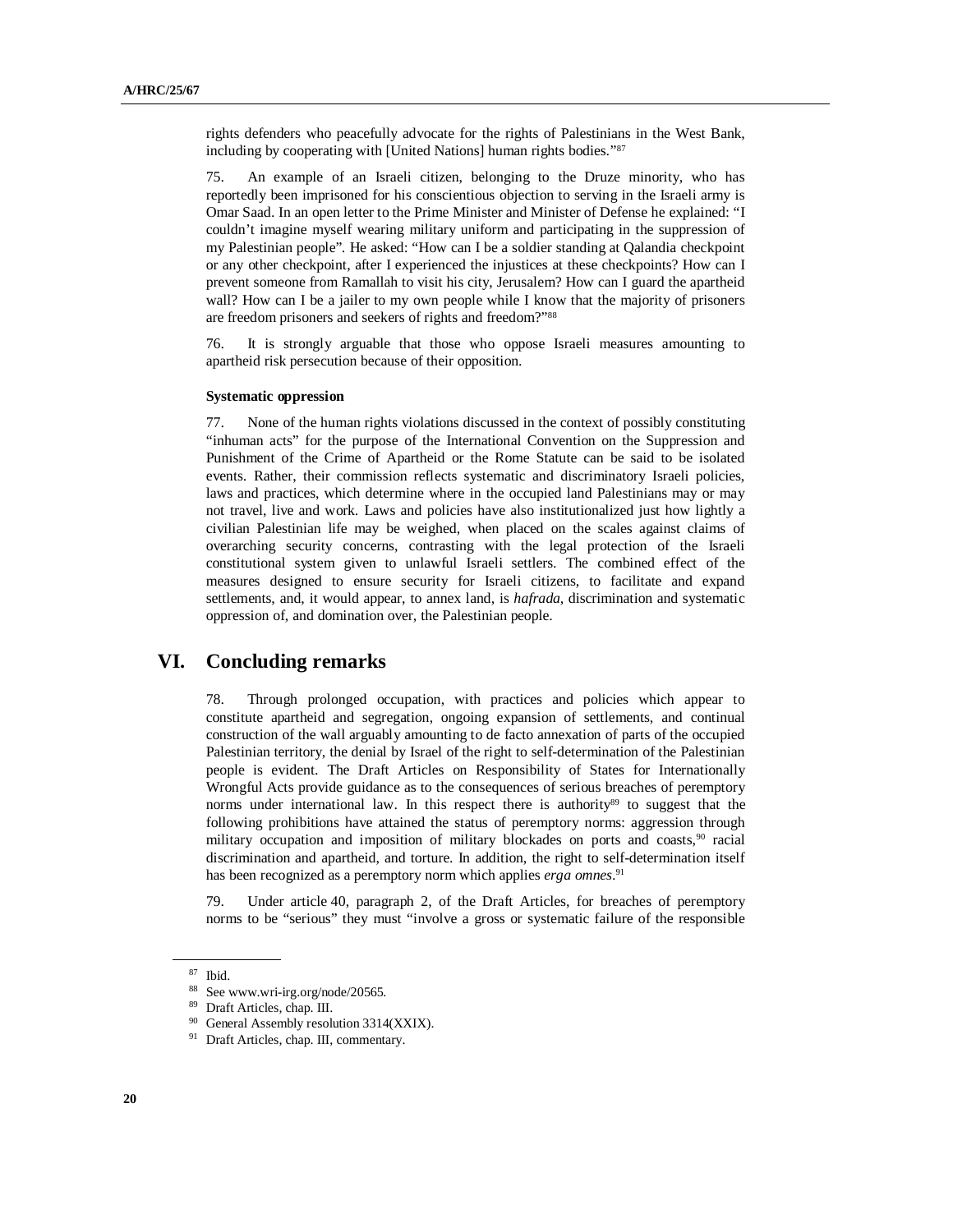State to fulfil the obligation". Without prejudice to an authoritative determination of whether the breaches of the discussed peremptory norms qualify as "serious", it is noted that the violations discussed in the context of the prolonged occupation appear deliberate, organized, institutionalized and longstanding. In the commentary, the International Law Commission considers it likely that competent international organizations, including the Security Council and the General Assembly will address such serious breaches. The implications for Member States for serious breaches of this nature include an obligation to cooperate to bring an end to breaches, and an obligation not to recognize or maintain the illegal situation. 92

80. Finally, from the point of view of international criminal law, with the General Assembly's recognition of Palestinian statehood, the opportunity for Palestine to accept the jurisdiction of the International Criminal Court is now clear. While a declaration was lodged by the Palestinian Minister of Justice in 2009 purporting to accept its jurisdiction "for acts committed on the territory of Palestine since 1 July 2002", <sup>93</sup> it seems the Court's decision of  $3$  April 2012 on the question of jurisdiction<sup>94</sup> had the effect of closing the preliminary examination. <sup>95</sup> An acceptance of jurisdiction would potentially bring a measure of accountability for key individuals, and address violations related to the crime of apartheid and other issues flowing from the more than 400 communications on crimes allegedly committed in Palestine, received by the Office of the Prosecutor of the International Criminal Court since 2009. 96

### **VII. Recommendations**

81. **In this, his final report, the Special Rapporteur takes the opportunity to reiterate some past recommendations and add several new ones, namely that:** 

**(a) Palestinian legal rights, including the right of self-determination, be fully respected and implemented in attempts to reach a peaceful and just resolution of the conflict between these two peoples;**

**(b) The General Assembly request the International Court of Justice to issue an advisory opinion on the legal status of the prolonged occupation of Palestine, as aggravated by prohibited transfers of large numbers of persons from the occupying Power and the imposition of a dual and discriminatory administrative and legal system in the West Bank, including East Jerusalem, and further assess allegations that the prolonged occupation possesses legally unacceptable characteristics of "colonialism", "apartheid" and "ethnic cleansing";**

**(c) The Human Rights Council appoint an expert group to propose a special protocol to the Fourth Geneva Convention with the specific purpose of proposing a legal regime for any occupation that lasts for more than five years;**

<sup>92</sup> Ibid., art. 41.

<sup>93</sup> See www.icc-cpi.int/NR/rdonlyres/74EEE201-0FED-4481-95D4-C8071087102C/279777/ 20090122PalestinianDeclaration2.pdf.

<sup>94</sup> See www.icc-cpi.int/NR/rdonlyres/C6162BBF-FEB9-4FAF-AFA9- 836106D2694A/284387/SituationinPalestine030412ENG.pdf.

<sup>95</sup> See www.icc-cpi.int/en\_menus/icc/press%20and%20media/press%20releases/Documents/OTP%20 Preliminary%20Examinations/OTP%20-%20Report%20%20Preliminary%20Examination%20 Activities%202013.PDF.

<sup>96</sup> See www.icc-cpi.int/en\_menus/icc/structure%20of%20the%20court/office%20of%20the%20 prosecutor/comm%20and%20ref/pe-cdnp/palestine/Pages/palestine.aspx.